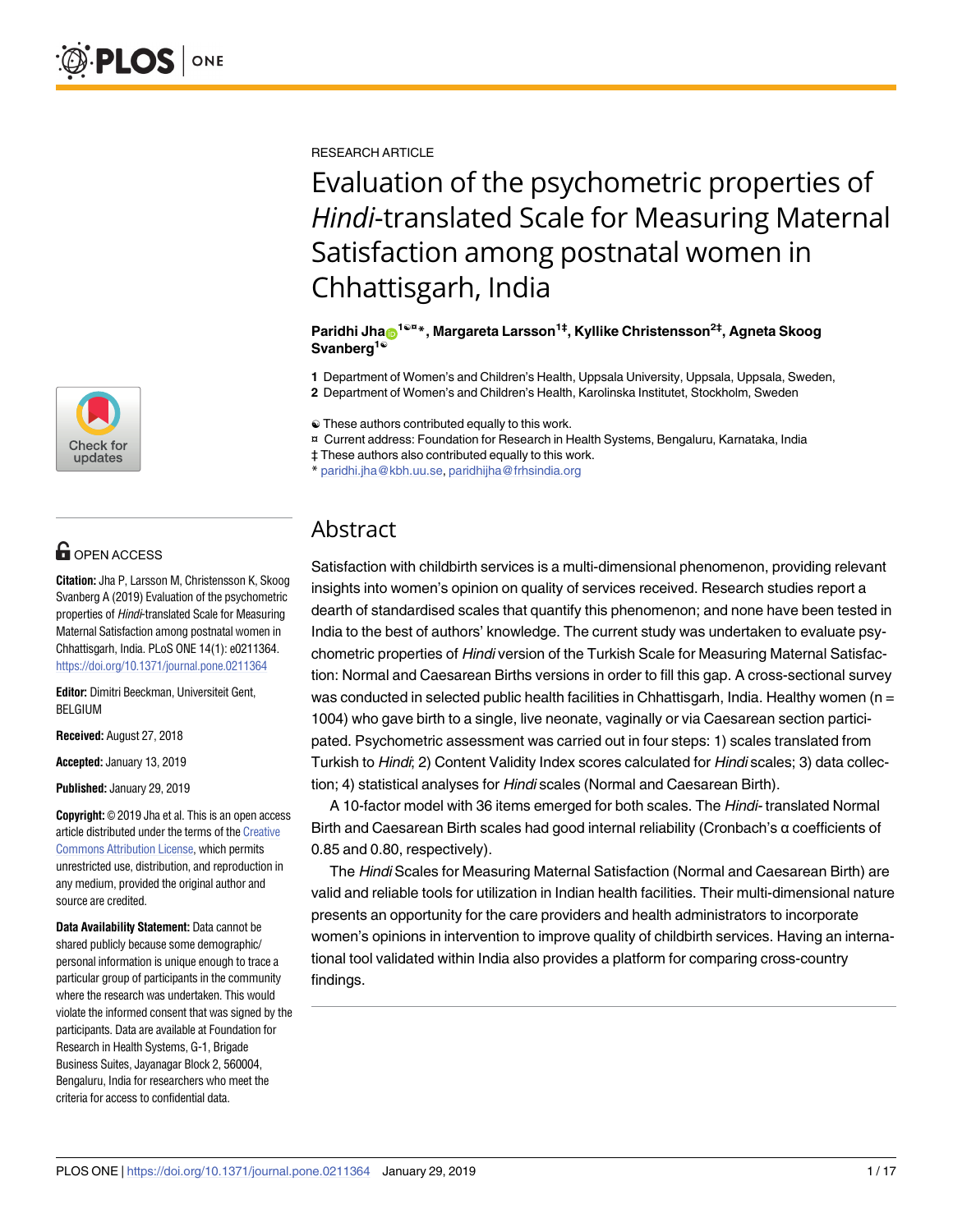<span id="page-1-0"></span>

**Funding:** This study was undertaken as part of a research collaboration between Indian and Swedish institutions for improving maternal and newborn health through strengthening midwifery in India. The project was funded by Sida [\(http://www.](http://www.sida.se/contentassets/f3f86755894e44b5a5256e87df3377e9/improving-maternal-and-new-born-health-by-strengthening-midwifery_3695.pdf) [sida.se/contentassets/f3f86755894e44b5a5256](http://www.sida.se/contentassets/f3f86755894e44b5a5256e87df3377e9/improving-maternal-and-new-born-health-by-strengthening-midwifery_3695.pdf) [e87df3377e9/improving-maternal-and-new-born](http://www.sida.se/contentassets/f3f86755894e44b5a5256e87df3377e9/improving-maternal-and-new-born-health-by-strengthening-midwifery_3695.pdf)[health-by-strengthening-midwifery\\_3695.pdf](http://www.sida.se/contentassets/f3f86755894e44b5a5256e87df3377e9/improving-maternal-and-new-born-health-by-strengthening-midwifery_3695.pdf)).

**Competing interests:** The authors have declared that no competing interests exist.

## **Introduction**

Institutional childbirth has been promoted globally as a means of eliminating preventable causes of maternal and newborn deaths [\[1](#page-13-0)]. The quality of institutional childbirth-related services has been known to influence the women's and their families' choice of birthplace [[2](#page-13-0)–[5](#page-13-0)]. Some components of quality–the infrastructure of the delivery room, supply of articles, provider-to-woman ratio, etc.–are tangible and accurately measureable. However, components such as the behaviour of care providers, comfort and how easily the services can be obtained by women inside the labour rooms, and overall support provided by health workers during childbirth are subjective in nature, and are difficult to measure without analyzing the women's own accounts of services received.

Likert scales are commonly used tools to measure people's opinions and experiences in health sciences [[6](#page-13-0)]. In relation to childbirth, Likert scales are often used to accurately quantify women's experiences and opinions related to services received. This knowledge guides the care providers in caring for women during institutional births in a socio-culturally appropriate manner. It may also reveal malpractices, and assist in improving women's satisfaction with institutional childbirth. Several studies from high, Middle, and low income countries show that satisfaction with childbirth and service received is adversely associated with having fear of childbirth and/or postnatal depressive symptoms [ $7-9$ ]; at the same time, women who are less satisfied with childbirth and services received, more commonly face difficulty with establishing mother-baby bond, initiating breastfeeding and are less likely to comply with self and baby care advice compared to women who are satisfied with their childbirth and services they received [[10–12\]](#page-13-0)

With increasing attention towards client satisfaction as a key indicator of quality of services [\[13,14\]](#page-13-0); measuring client satisfaction–including those of women giving birth–has gained global momentum [\[15\]](#page-13-0). To this end, the Government of India has also implemented several reforms to make the childbirth services more women-friendly [\[16,17](#page-13-0)]. However, there exists the need of a standard tool to assess Indian women's satisfaction with childbirth services. This is important, as the Government of India has strived for, and succeeded in, attracting everincreasing numbers of women to health facilities for childbirth. The few studies available on satisfaction with health care and/or childbirth services are qualitative in nature [\[5,](#page-13-0)[18,19](#page-14-0)], or have used a locally-designed quantitative tool without adequate psychometric testing. To the best of our knowledge, no standard scale has been developed, or tested, in India to measure Indian women's satisfaction with childbirth services.

Review of literature from other countries shows that several scales have been developed across the world to measure women's satisfaction with childbirth services:

#### **Mackey childbirth satisfaction rating scale**

This scale, developed by M. Mackey and P. Goodman, reports the multi-dimensional nature of childbirth satisfaction [\[20\]](#page-14-0). The 40-item, 5-point Likert scale has six sub-dimensions: general satisfaction, satisfaction with self, baby, midwife, physician and partner. The original scale in English has been widely translated and psychometrically validated  $[21-24]$  to measure childbirth satisfaction for both normal and caesarean births (internal reliability range 0.76–0.84 in all translations).

# **Quality from the patients' perspective (QPP-I)**

This theory-based satisfaction questionnaire has its roots in patients' perceptions. The tool was developed by B. Wilde-Larsson et al. in 1994 [[25](#page-14-0)], and was subsequently refined and simplified [\[26–28\]](#page-14-0). The multi-dimensional QPP (short form) has 24 items under four dimensions: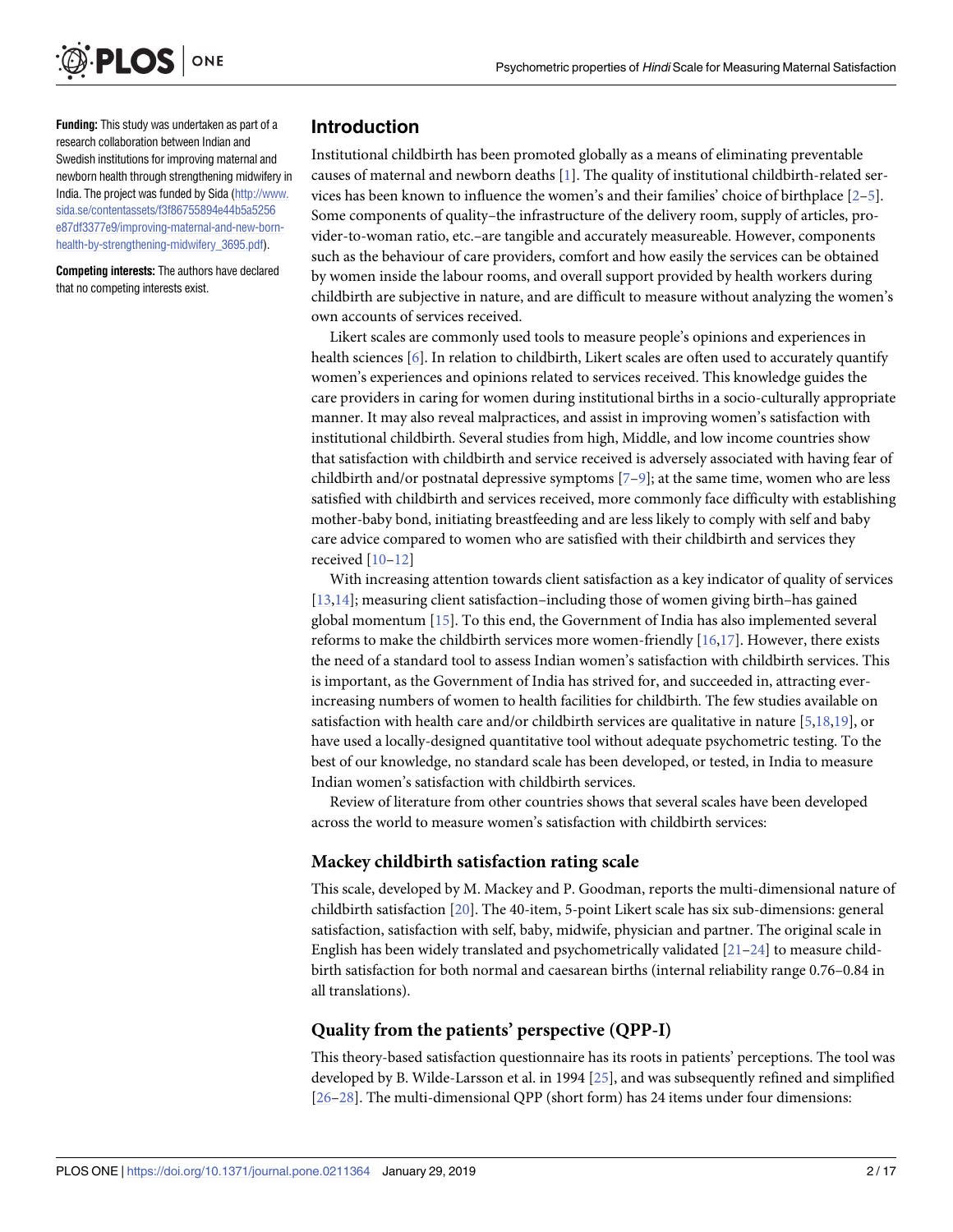<span id="page-2-0"></span>medical-technical competence, physical-technical conditions, identity-oriented approach and socio-cultural aspects (internal reliability range 0.73–0.93 in long and short forms).

#### **The birth satisfaction scale**

The BSS was developed by C. Hollins Martin and V. Fleming in 2009 after a systematic review of research-based childbirth satisfaction and dissatisfaction expressions [\[29\]](#page-14-0). This 30-item, 5-point Likert scale has three over-arching themes and 15 sub-themes.

#### **Newcastle satisfaction with nursing scale (NSNS)**

This scale was developed by L. Thomas et al. in 1996 to measure how women experienced the nursing care provided to them [[30](#page-14-0)]. The 5-point Likert scale has two subscales: experience with nursing care and satisfaction with nursing care. The 19-item sub-scale measuring patient satisfaction has good internal reliability (0.96).

#### **Satisfaction with maternal and newborn health care following childbirth**

This 11-item scale was developed by F. T. Camacho et al. in 2012 to assess women's satisfaction with health care services received in the weeks following childbirth [\[31\]](#page-14-0). This single-factor scale has a high internal validity score (0.96). The authors disclose that this scale is the first validated scale to measure the satisfaction of women for both self-care and care of their newborn baby following the childbirth.

#### **Scale for Measuring Maternal Satisfaction (SMMS)**

The SMMS has two versions [\[32\]](#page-14-0); Normal Birth (content validity index score 0.91), and Caesarean Birth (content validity index score 0.89). The scale-version Normal Birth has 43 items, while the scale-version Caesarean Births has 42 items, rates over a 5-point Likert scale. Cut-off scores for Normal Birth and Caesarean Birth are 150.5 and 146.5, respectively, where scores above the cut-off indicate greater satisfaction. The scales (both Normal and Caesarean Birth) have 10 sub-scales each: i) Perception of health professionals; ii) Nursing care in labour; iii) Comforting; iv) Information and involvement in decision making; v) Meeting baby; vi) Postpartum care; vii) Hospital room; viii) Hospital facilities; ix) Respect for privacy and x) Meeting expectations. The Turkish SMMS Normal and Caesarean Birth scales have 13 and 12 items respectively that need to be reverse-coded before calculating final scores.

#### **The childbirth context in indian public health facilities**

The National Family Health Survey 4 report (2015–2016) shows that approximately 67% women in reproductive age group are literate; and the average age at first pregnancy among women is 20.1 years [\[33\]](#page-14-0). The institutional childbirths in India have doubled from 39% in 2005–06 to 79% in 2015–2016 [[33](#page-14-0)]. Out of all live births in 2009–2013, 17% were by Caesarean section. Public health facilities alone are estimated to cater to two-thirds of all childbirth service-needs [[33](#page-14-0)]. Indian public health delivery system has following levels of health facilities [\[34\]](#page-14-0): Medical College hospitals ( $> 500$  bedded; childbirths/year:  $\geq 10,000$ ); District Hospitals (100–500 bedded; childbirths/year: could go as high as 10,000 or more); Community Health Centers (30–60 bedded facilities, Childbirths/year: very varied); Primary Health Centres (6–10 bedded facilities, not every facility provides childbirth services). The labour rooms in the Medical College Hospital; District Hospitals and Community Health Centres are often built as long halls with several birth cots arranged in the Nightingale ward layout; with curtains or detachable privacy screens built around the cot to provide privacy. Most commonly, the toilets are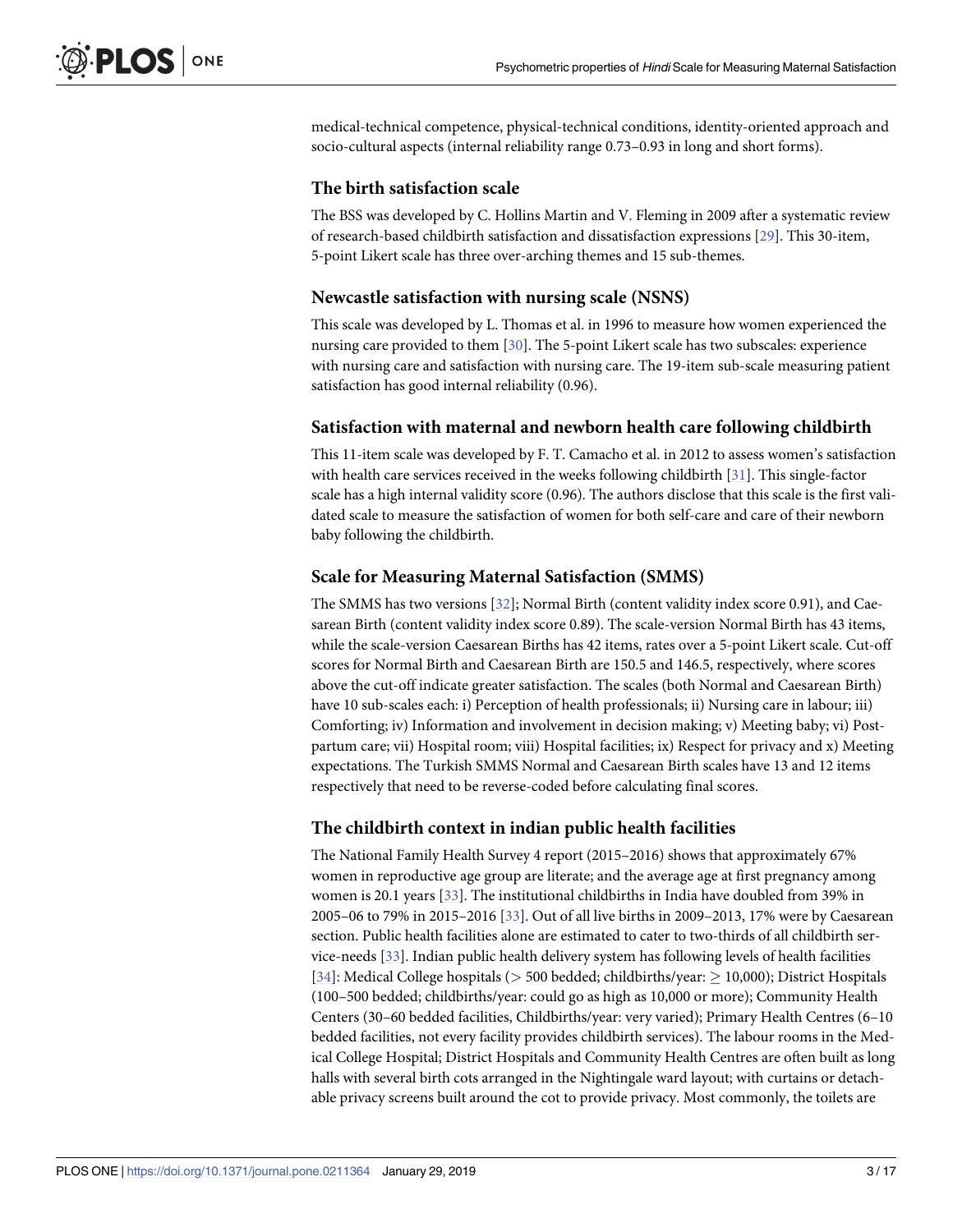<span id="page-3-0"></span>towards one end of the hall and the nurse-midwives' work station; and equipment are organized at the other end of the hall. Labour rooms at Primary Health Centres have one or two cots; and a woman may be the only occupant while in labour; as childbirth loads are significantly lower compared to Community Health Centres and higher facilities. Approximately 81% of all pregnant women have access to skilled birth attendance, irrespective of place of birth [\[33\]](#page-14-0). Physicians are the most common service providers during childbirths (52%) followed by nurse-midwives and Auxiliary Nurses and Midwives (25%) [\[33\]](#page-14-0). Pain relief is not offered to women in labour; and evidence from different part of India suggests that Indian women prefer experiencing pain; associating it to faster childbirth [\[35–](#page-14-0)[38](#page-15-0)].

#### **Selection of tool for this study**

Keeping this context in mind, The Mackey Childbirth Satisfaction Rating Scale; and The QPP-I were both found not suitable as they had questions pertaining to availability of private rooms and toilets and other facilities more commonly associated with individual birthing rooms.

The Newcastle Satisfaction with Nursing Scale was suitable for the generic opinion of care, but did not elicit responses unique to childbirth (labour and immediate postnatal period). The authors of Birth Satisfaction Scale acknowledged the possibility of ambiguity in responses upon using the questionnaire in its published form [\[29\]](#page-14-0); and Satisfaction with maternal and newborn care following childbirth recorded women's opinion from the post-natal period; with no responses targeting labour or actual birth.

Out of all scales explored, Scale for Measuring Maternal Satisfaction came closest to capture the labour and birth scenario from Indian context. Also, posing SMMS alongside QPP and Mackey during a pre-study face validity exercise among a representative group of women showed that women found SMMS easier to comprehend. Psychometric properties of the original tool have been reported by the authors [\[32\]](#page-14-0); and sub-scales identified were also appropriate in an Indian context.

Keeping these pre-research assessments in mind, SMMS was selected for translation and use in this study, with an aim to evaluate the psychometric properties of the *Hindi-*translated SMMS Normal and Caesarean Birth scales. The null hypothesis was that the construct validity of *Hindi-*translated SMMS Normal and Caesarean Birth Scales will be same as the original Turkish versions.

#### **Socio-cultural adaptation of SMMS to suit Indian context**

Few changes were made in terminology used in the questionnaire after email consultation with original authors: 1) Term 'partner' was replaced with 'husband'; (no unmarried woman gave birth at selected facility in past 5 years as per hospital census); 2) presence of husband near woman during her hospital stay for labour and childbirth was replaced with presence of family (family members–mostly married females–accompany woman inside labour room/ postnatal wards. Husbands are not allowed entry to the labour room). All other services were described in the original tool as they are also provided in India; thus negating the need for significant changes in original tool.

#### **Material and methods**

#### **Sample and setting**

A cross-sectional survey in public health facilities of two districts of the Chhattisgarh State, India was carried out to achieve the objective. The STARD guidelines were followed to report findings.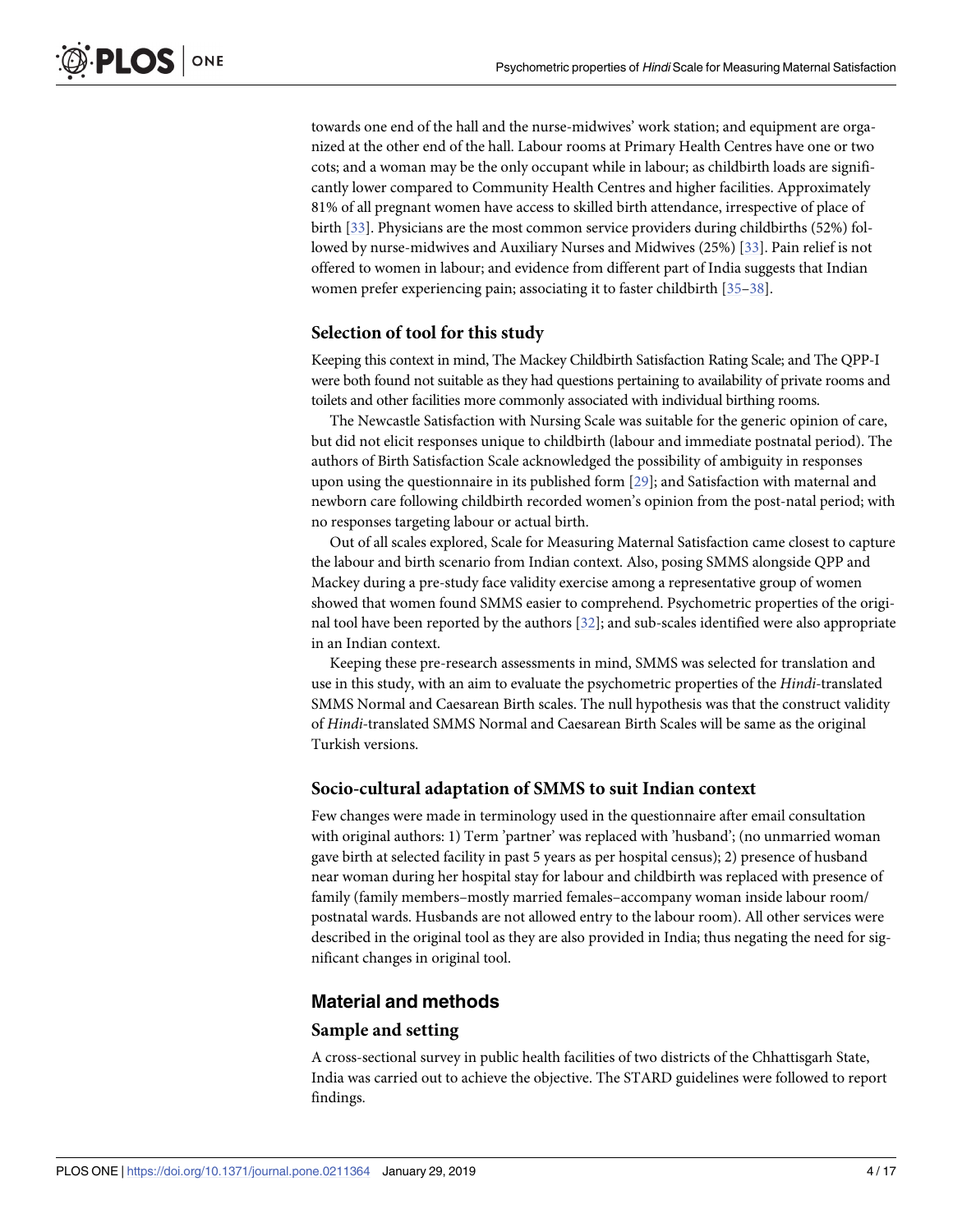<span id="page-4-0"></span>All women, admitted to the postnatal wards of selected public health facilities were eligible to participate. The exclusion criteria were, women who: 1) had had a stillbirth, and/or 2) multiple pregnancy and/or; 3) had a prolonged complicated childbirth followed by the physicians' orders to not to be disturbed. All other women who had given birth at the selected health facility, and were not under any observation lists of physicians except the routine medical rounds were considered healthy; and invited to participate. Data collection was carried out at two levels of health facilities in Chhattisgarh state: 1) District Hospitals (DHs), which offered services for vaginal as well as caesarean births and had approximately 20–25 childbirths per day during the study period, and 2) the Community Health Centres (CHCs), offering care to women having vaginal childbirths, with 10–200 institutional births per month per facility. None of these CHCs offered caesarean section services during the data collection period. The two DHs–only one per district is available–from two districts were selected. Out of 22 total CHCs from both districts, 17 CHCs having 10 or more institutional childbirths per month were selected. Nonprobability consecutive sampling was used to recruit participants.

#### **Sample size**

A pilot study was carried out among 100 participants at one district hospital and one CHC (not selected for actual study) by the first author; with 70% response rate of completing interviews. Review of literature suggested, a sample size of 500 is considered good, whereas a sample size of 1000 is considered exceptionally good for psychometric evaluation [[6\]](#page-13-0). Adjusting for 30% dropouts experienced in pilot study, 1216 participants were recruited for data collection and 1131 completed data collection. After discarding non-completed questionnaires; questionnaires that had missed item rates of more than 3% or questionnaires with more than 2 items missed by a participant; and the questionnaires of those who had actually given birth on the way to hospital, a total of 1004 completed questionnaires remained (Vaginal birth  $n = 860$  and Caesarean births  $n = 144$ ). Diagram 1 depicts the flow of participants' recruitment [\(Fig](#page-5-0) 1). Data collection commenced in March 2015 and continued until May 2015.

#### **Scale validation process**

**Step 1: Ensuring the understandability of the scales among Hindi-speaking women.** The scales were translated from Turkish to *Hindi* by a professional translator and were linguistically validated through reverse-translation by a separate linguistic expert. Cognitive interviews (using the read-aloud method) were carried out with 25 postpartum women to test the face validity of the *Hindi-*translated scales; and, to determine the understandability of the questionnaires by the respondents. Women voiced everything that came to their mind after each question was read aloud to them and the first author recorded all new perspectives on each item. The level of comprehension was similar between illiterate and literate women during the cognitive interviews. Though the literate women could answer the questionnaire on their own; many preferred responding to an interviewer. To keep the data collection technique similar across participants, one-to-one interviews were selected as the most acceptable method to collect data.

**Step 2: Calculating content validity index scores.** The scale was presented to one obstetrician, one gender and rights expert, and four midwifery experts (postgraduate degree in Gynecological Nursing and Midwifery, or in Public Health), who rated each item on a scale of 1–3 (1 being 'not relevant'; 2, 'somewhat relevant'; and 3, 'relevant'). CVI calculations advise retaining items having CVI score of 0.8 or above, modifying items having CVI 0.70 to 0.80; and deleting items having CVI index of less than 0.70 [\[6\]](#page-13-0). Based on ratings, a content validity score was obtained for each item on the scales. The minimum acceptable Content Validity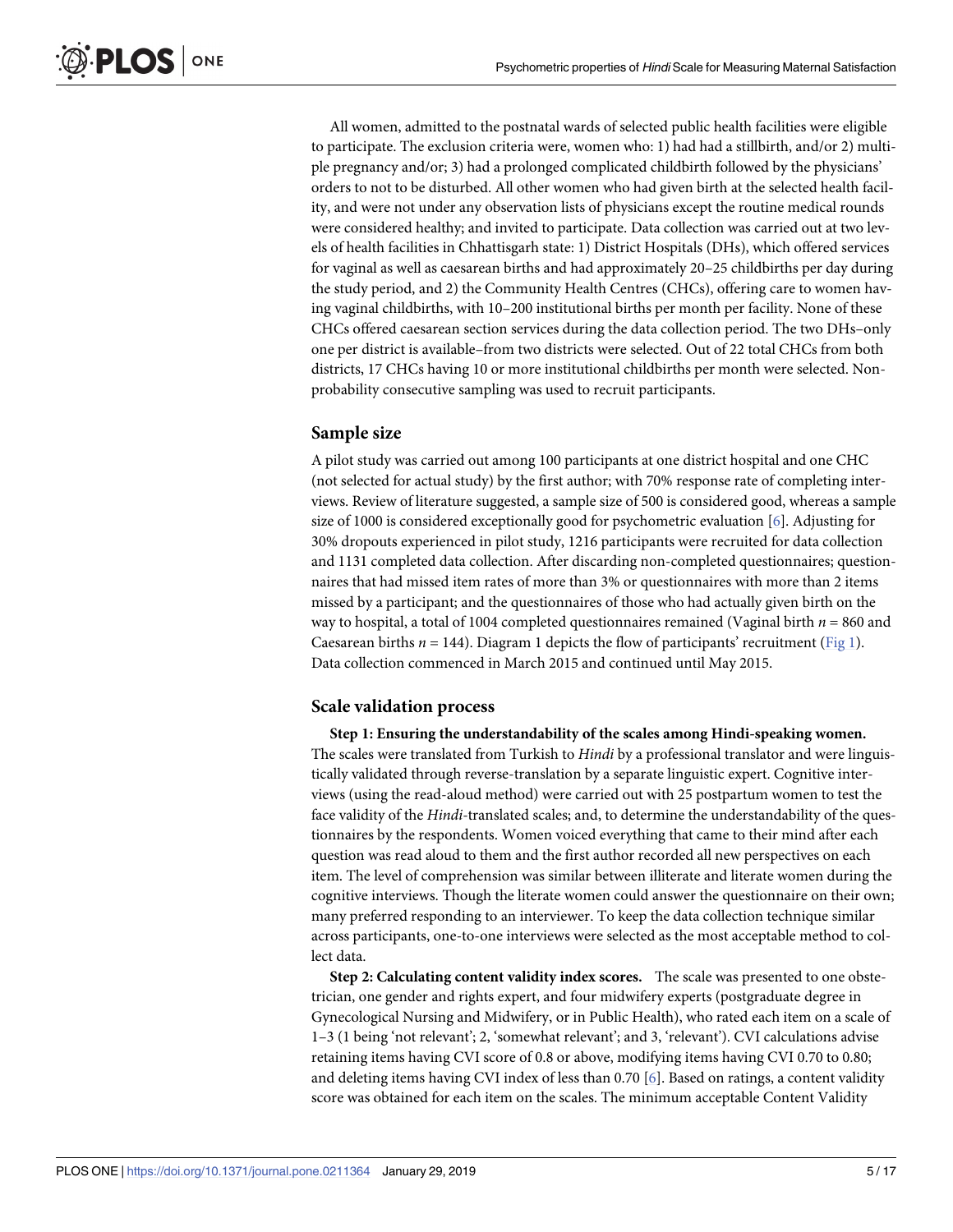<span id="page-5-0"></span>



<https://doi.org/10.1371/journal.pone.0211364.g001>

Index was set at 0.80 (at least 80% of reviewers' agreement upon an item's relevance): Ratings of 2 or 3 were considered to be relevant [[39](#page-15-0)]. Items with CVI *<*0.70 were deleted.

**Step 3: Ethics and consent processes.** Consent to translate the scales in *Hindi* for use in India was sought from the authors of the original scale. Ethical clearance and approval for data collection was sought from the State Government of Chhattisgarh. The Patient Welfare Committee at each selected facility approved the schedule for data collection so that the service delivery and 'visiting-time' for families were not interrupted. Participants received detailed written information/information was read out to participants in *Hindi* about the research study, and all signed an informed consent form. Data were collected through one-to-one interviews so that illiterate women had equal chance to participate. Anonymity of the participants was ensured at all times. Participants were aware that there would be no monetary incentive for participating in the study, and that they could refuse to participate or stop participation at any time.

**Step 4: Data collection.** Ten female research assistants (RAs)–aged between 22–34 years– having a bachelor's degree and having previous training and experience of data collection in large-scale National Family Health Survey (Government of India) were interviewed and recruited. All respondents could speak *Hindi*. One week long training was carried out to train the RAs on study context, objectives, methods of data collection, orientation to questionnaire, classroom based mock interviews and field visits for test-interviews under observation of first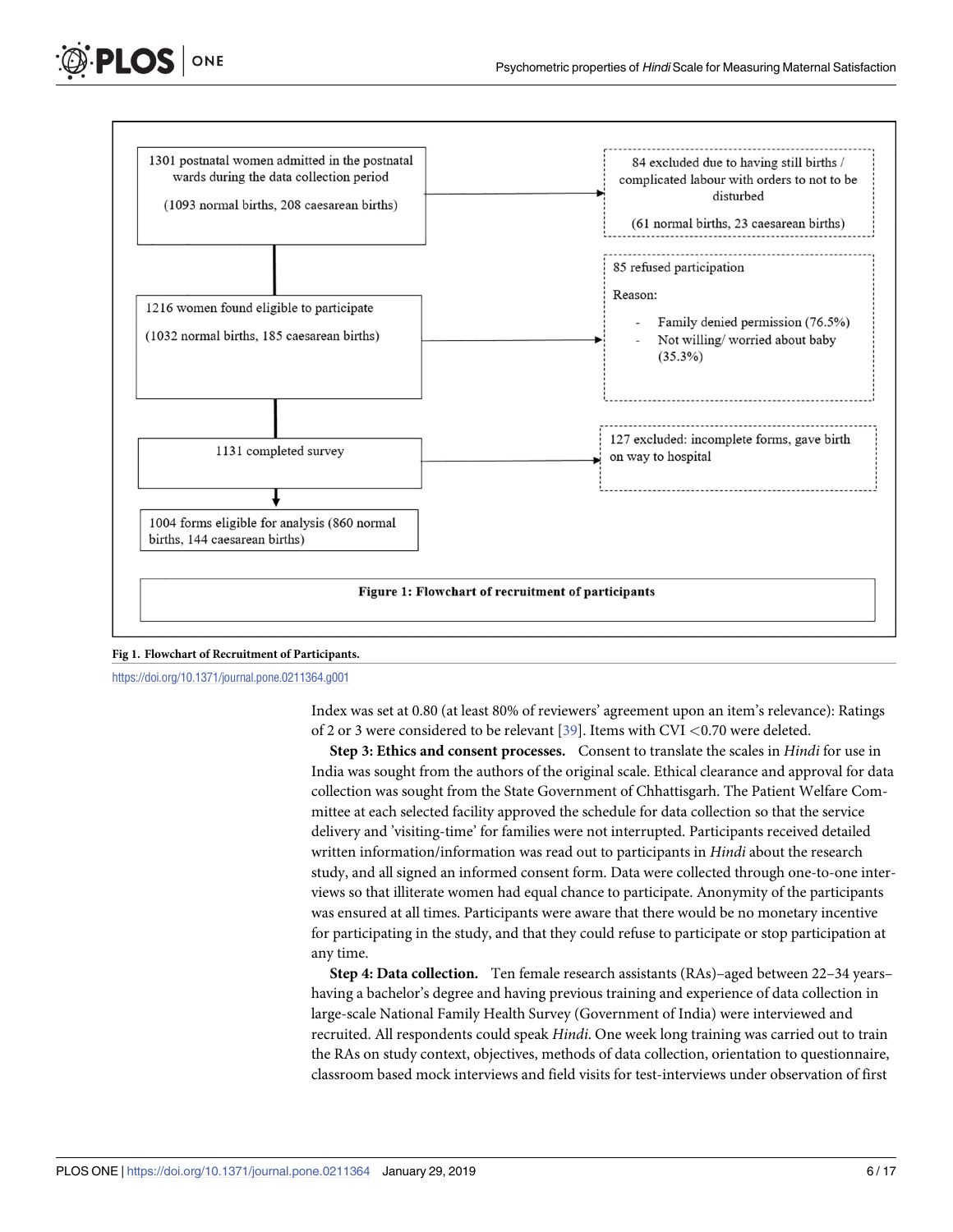<span id="page-6-0"></span>author. Seven RAs were retained after the training. Data collection was carried out between March-May 2015 for the current study.

**Step 5: Psychometric evaluation of Hindi-translated questionnaires.** All analyses were carried out on IBM software SPSS 24. The following processes were performed for the psychometric evaluation:

Item analysis: item analysis was carried out for both scales to calculate the strength of relationship between an item and its relevance for a satisfaction scale. The acceptable range of the correlation coefficient was set between *>*0.25 and *<*0.75 [[6\]](#page-13-0). Items having a correlation coefficient of less than 0.25 were deleted from *Hindi-*scales [[32](#page-14-0)].

Construct validity: exploratory principal component factor analysis (varimax rotation) was carried out to check the construct validity of both translated versions of SMMS to reduce the number of ambiguous or non-contributing items from a scale [[40](#page-15-0)]; and, to identify factors or dimensions that each explain one aspect of the satisfaction scale [[6,](#page-13-0)[39](#page-15-0)]. Sample adequacy for both scales was confirmed through the Kaiser-Meyer-Olkin test. All emerging factors having an eigenvalue *>*1 were explored to develop a component matrix. Item coefficients were limited  $to$   $>$  0.4 to avoid multi-factor associations. Items with multiple loading were deleted, thus each factor identified in the exploratory principal component analysis represented only one subscale or dimension of childbirth satisfaction.

Internal reliability: Cronbach's α coefficient calculates the degree to which a set of items are interrelated for measuring a single construct [[39](#page-15-0)]. An internal reliability score of *>* 0.8 is expected for a well-constructed scale, and a score of *>* 0.7 is considered fair for a newly constructed scale. Each emerging sub-scale extracted from the factor analysis was evaluated to check the correlation with the total scale scores. Correlation scores of a subscale were also calculated with each item that fell into that subscale.

Divergent validity: divergent validity establishes whether two constructs known to have no relationship, in fact, do not have a statistical relationship. [\[6](#page-13-0)] A validated scale measuring another concept is administered alongside the scale being tested. Low correlations between the total scores of the two scales show that the scale being tested, is, in fact, testing a different concept than the other scale. For this study, Edinburgh Postnatal Depression Scale (EPDS), which has previously been translated and validated in India [[41](#page-15-0)], was used to perform the divergent validity check.

Cut-off scores: Cut-off scores were determined using ROC curve analysis; where score of 3.5 and above indicated higher level of satisfaction and score below 3.5 indicated lower level of satisfaction with services.

#### **Results**

Each interview took, on average, 18 minutes to complete. The response rate was 93% with most refusals being due to family members' unwillingness to let the women participate.

#### **Participants' characteristics**

The mean (standard deviation) ages of women participating in this study were 23.64 years (SD 3.51) and 23.98 years (SD 3.35) for vaginal and Caesarean births, respectively. A very small proportion (7.8%) of participants could not read or write in any language. Women gave birth vaginally or through Caesarean birth. Out of all who had vaginal birth, approximately onethird received an episiotomy/experienced a tear requiring suturing. No vacuum or forceps extraction was performed for any respondent. During this study, no clear records were found on augmentation of labour, indication, medicine used; its quantity or method of administration. [Table](#page-7-0) 1 presents the demographic characteristics and obstetric history of the participants.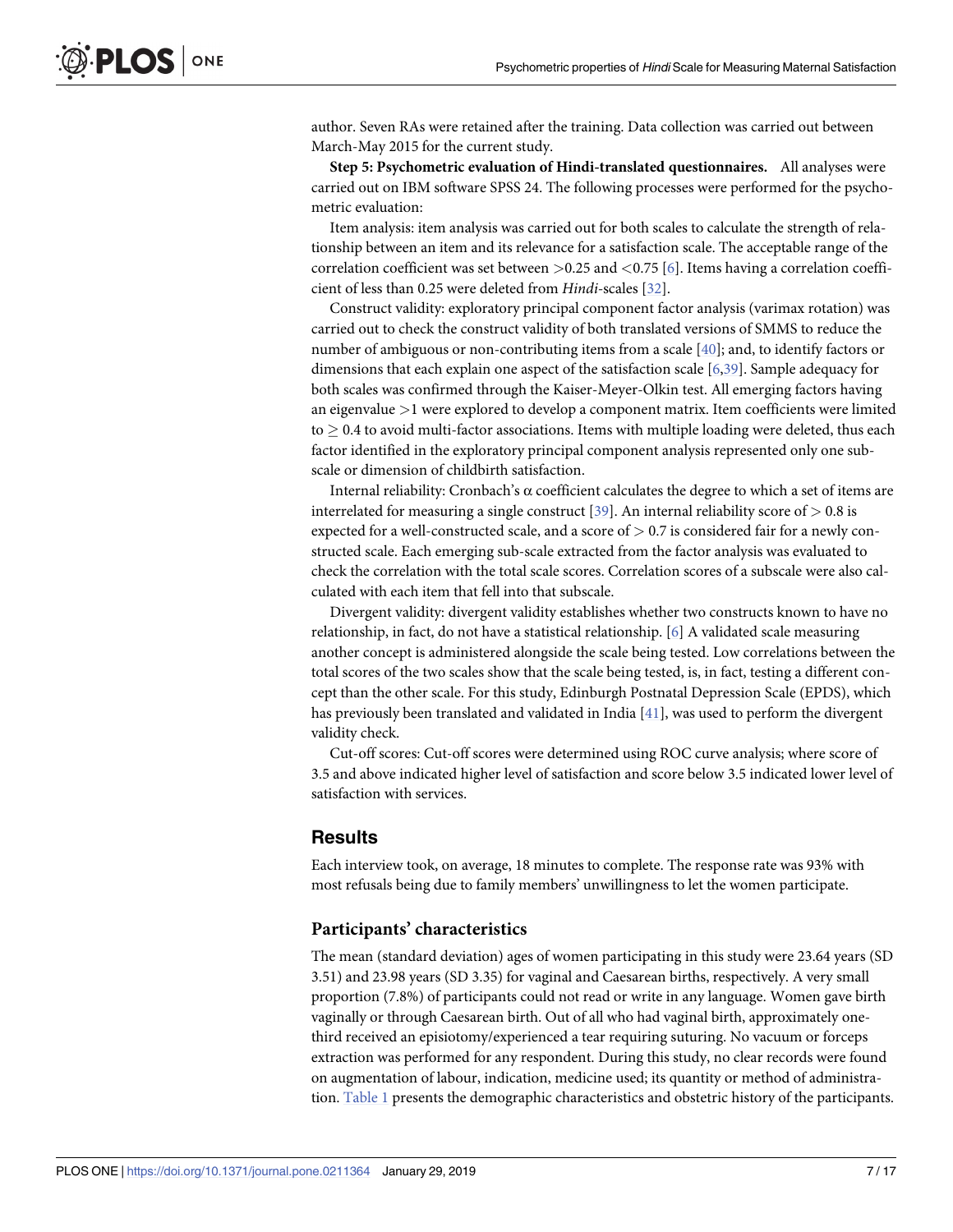<span id="page-7-0"></span>

|                                                                                          | Vaginal birth* | Caesarean birth* |
|------------------------------------------------------------------------------------------|----------------|------------------|
| Mean Age in years (std. deviation)                                                       | 23.64 (3.51)   | 23.98 (3.35)     |
| Mean age at marriage (std. deviation)                                                    | 19.43(2.13)    | 20.19 (3.07)     |
| Education ( $n = 859$ vaginal; $n = 138$ CS)                                             |                |                  |
| Never been to school (Illiterate)                                                        | 71(8.3)        | 8(5.7)           |
| Up to 8 years' formal education                                                          | 415 (48.3)     | 66 (47.1)        |
| Up to 12 years of formal education                                                       | 328 (38.1)     | 47(33.6)         |
| Attending/ attended college                                                              | 45(5.2)        | 17.8(12.1)       |
| Working status ( $n = 856$ vaginal; $n = 139$ CS)                                        |                |                  |
| Homemaker                                                                                | 612 (71.2)     | 79 (56.4)        |
| Earning own salary                                                                       | 244 (28.4)     | 61 (43.6)        |
| Social category ( $n = 851$ vaginal; $n = 138$ CS)                                       |                |                  |
| Scheduled caste                                                                          | 118(13.7)      | 28(20.0)         |
| Scheduled tribe                                                                          | 144 (16.7)     | 12(8.6)          |
| Other Backward Classes                                                                   | 496 (57.7)     | 88 (62.9)        |
| General                                                                                  | 93 (10.8)      | 8(5.7)           |
| Perception about self-health ( $n = 850$ vaginal; $n = 139$ CS)                          |                |                  |
| Good                                                                                     | 742 (86.3)     | 121 (86.4)       |
| Not good                                                                                 | 108 (12.6)     | 18 (12.9)        |
| Gravidity ( $n = 860$ vaginal; $n = 140$ CS)                                             |                |                  |
| Primi                                                                                    | 382 (44.4)     | 66 (47.1)        |
| Multi                                                                                    | 478 (55.6)     | 74 (52.9)        |
| Parity ( $n = 860$ vaginal; $n = 140$ CS)                                                |                |                  |
| Primi                                                                                    | 406 (47.2)     | 70 (50.0)        |
| Multi                                                                                    | 454 (52.8)     | 70 (50.0)        |
| Experienced spontaneous abortion before this birth ( $n = 860$ vaginal; $n = 140$<br>CS) |                |                  |
| Yes                                                                                      | 49 (5.7)       | 6(4.3)           |
| No                                                                                       | 811 (94.3)     | 134 (95.7)       |
| Lost a child in past ( $n = 860$ vaginal; $n = 140$ CS)                                  |                |                  |
| Yes                                                                                      | 63(7.3)        | 15(10.7)         |
| No                                                                                       | 797 (92.7)     | 125 (89.3)       |
| Gender of the present newborn baby ( $n = 860$ vaginal; $n = 140$ CS)                    |                |                  |
| Female                                                                                   | 411 (47.8)     | 72 (51.4)        |
| Male                                                                                     | 449 (52.2)     | 68 (48.6)        |

#### **[Table](#page-6-0) 1. Demographic characteristics and obstetric history of the participants.**

�figures in the columns represent number of participants (%) where applicable

<https://doi.org/10.1371/journal.pone.0211364.t001>

# **Content validity**

In this study, the content validity index (CVI) scores ranged from 0.67 to 1 for the draft forms of the *Hindi-*translated SMMS Normal and Caesarean Birth. The initial total scale CVI for SMMS Normal Births and Caesarean Births was 0.83 and 0.87 respectively. Deleting items with low CVI scores (*<* 0.80) removed three items from SMMS Normal Birth ('more things could be done for pain management'; 'I was informed about all necessary procedures during labour and childbirth'; 'my family had a comfortable place to stay at hospital'). Another item ('enough doctors, midwives and nurses were involved in my care') from SMMS Normal Birth was incomprehensible for the women during the read-aloud sessions, and was removed.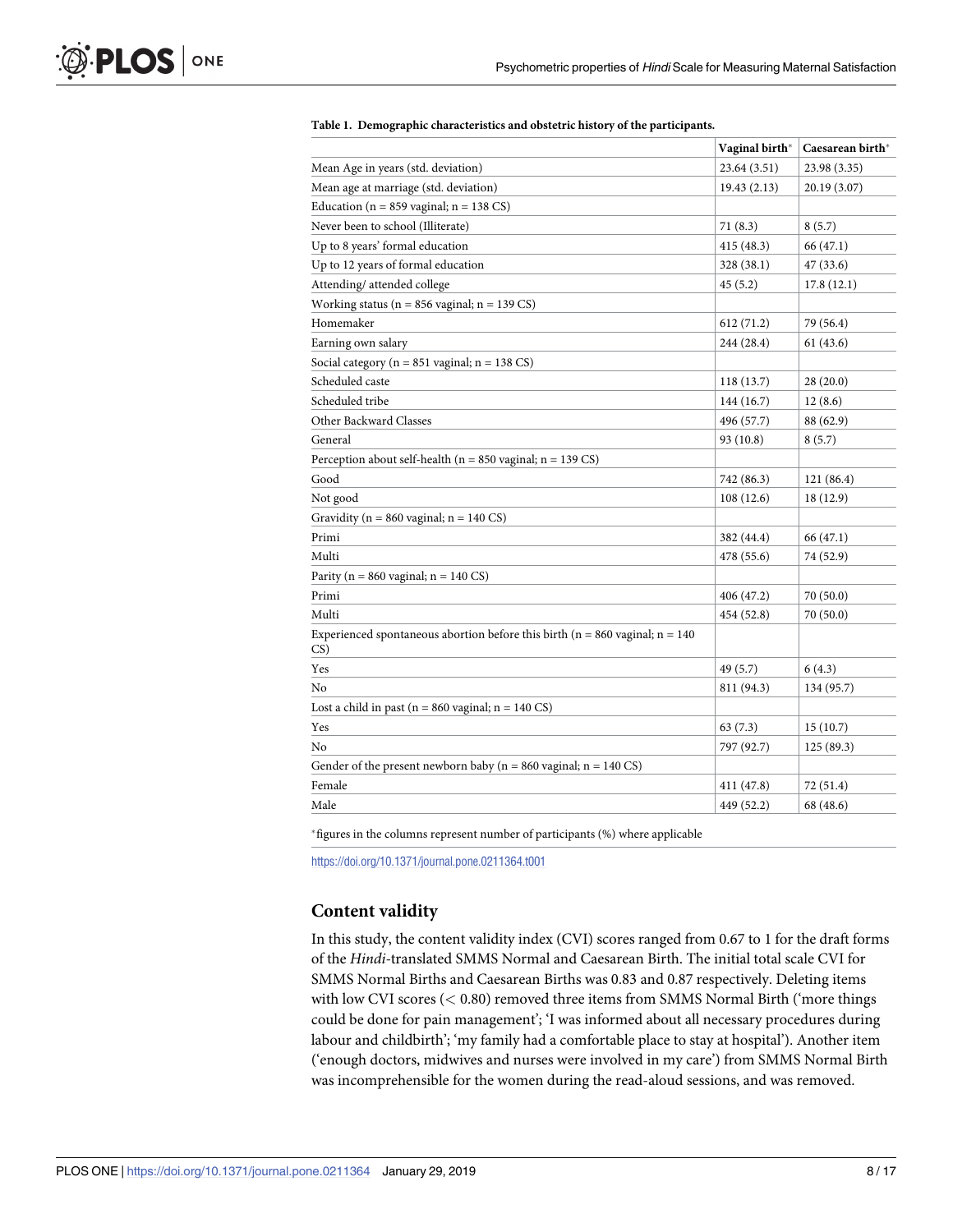<span id="page-8-0"></span>Four items with low CVI scores were also removed from SMMS Caesarean Birth: 'there were enough doctors, midwives and nurses involved in my care'; 'doctors did all necessary medical interventions during childbirth'; 'nurses spent enough time to help breastfeeding'; and 'there were people coming in and out of my room unnecessarily after the birth'). The participants understood all items during read-aloud sessions. Removing the low CVI items from the scales brought the total scale CVI to 0.90 and 0.93 for SMMS Normal Birth and Caesarean Birth, respectively.

#### **Item analysis**

All remaining items had positive and statistically significant item-total coefficients, which were *>* 0.25 and *<* 0.80. Therefore, the item analysis did not result in the deletion of any more items. The scales after item analysis retained 39 and 38 items respectively for Normal Births and Caesarean Births.

#### **Construct validity**

The Kaiser-Meyer-Olkin index, 0.83 and 0.81 respectively for the *Hindi*-translated SMMS Normal and Caesarean Births, showed that the sample size was adequate for factor analysis. Bartlett's sphericity test results demonstrated that the dataset was appropriate for factor analysis (SMMS Normal Birth:  $\chi^2$  = 6663.31,  $p$  <0.001; and SMMS Caesarean Birth:  $\chi^2$  = 3807.40, *p <*0.001).

Performing exploratory principal components factor analysis with varimax rotation yielded 10 factors that had eigenvalues of *>* 1.0 that together explained 70.6% and 71.3% of the variances for *Hindi-*translated SMMS Normal Births and Caesarean Births, respectively. Factor loadings for all items were sufficient  $($   $>$  0.40) in both scales. Three items in SMMS Normal Births showed double loadings: 'I would have liked more support for stress reduction'; 'my family could receive more attention for stress reduction'; and 'we could easily find everything we needed in the hospital'. Similarly, one item in SMMS Caesarean Birth showed double loadings: 'doctors and nurses explained to me everything about Caesarean birth before operation'. At the same time, in the SMMS Caesarean Birth scale, the item 'Special moments I lived with my family before and after CS birth were interrupted' failed to load under any dimension. All double-loaded or no-loading items were deleted. Both questionnaires had 36 items each after factor analysis. Tables [2](#page-9-0) and [3](#page-10-0) present a summary of the principal component analyses for *Hindi-*translated SMMS Normal Births and SMMS Caesarean Births, respectively. In *Hindi*translated SMMS Normal Births, items were pooled under 10 dimensions: facilities and services, postpartum care received, information and involvement in decision making, meeting the baby, intrapartum care received, overall support received, meeting expectations from institutional birth, maintaining privacy, compassion and respect during services, and experiences of having an institutional birth.

In *Hindi*-translated SMMS Caesarean Births, items were pooled under 10 dimensions: postpartum care received, meeting the baby, information and involvement in decision making, overall support receive, managing stress and discomfort, intrapartum care received, facilities and services, compassion and respect during services, meeting the expectations from institutional birth, and experiences of having an institutional birth.

#### **Subscales' item-analysis**

The finalized scales were re-evaluated for item-total, item-subscale and subscale-total correlations. The correlations on both the final *Hindi*-translated scales remained positive, more than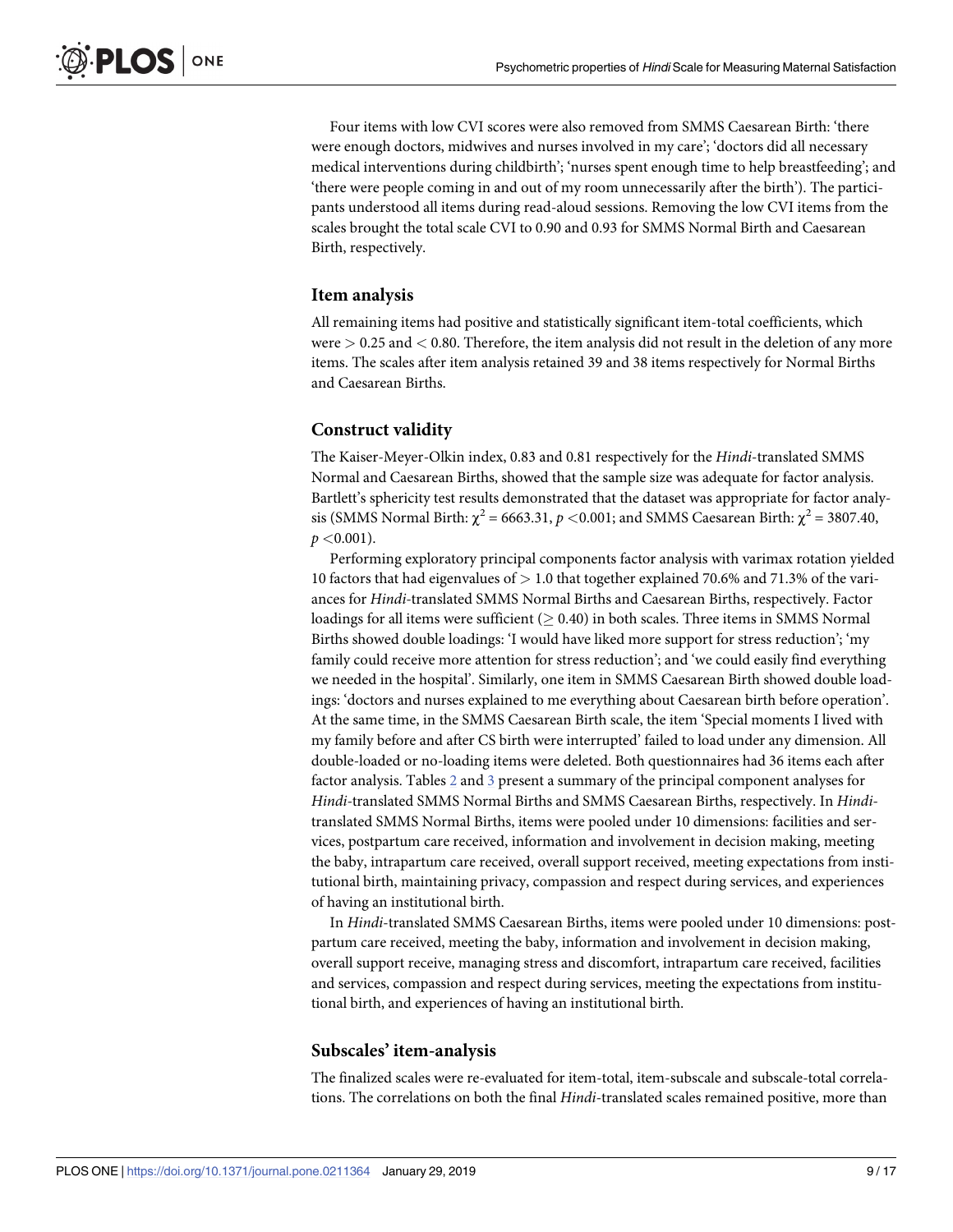<span id="page-9-0"></span>

| <b>D.PLOS</b> ONE |  |
|-------------------|--|
|-------------------|--|

|              |                                                             | Number of<br>items | Item analysis                      |                                       | Construct validity (factor analysis)   |                        |                                                | <b>Internal</b>  |                                    |
|--------------|-------------------------------------------------------------|--------------------|------------------------------------|---------------------------------------|----------------------------------------|------------------------|------------------------------------------------|------------------|------------------------------------|
|              |                                                             |                    | Item-total<br>correlation<br>Range | Item-subscale<br>correlation<br>Range | Subscale-total<br>correlation<br>Range |                        | Eigenvalue $\frac{1}{2}$ explained<br>variance | Loading<br>range | reliability<br>Cronbach's $\alpha$ |
| Factor       | Hospital facilities                                         | 5                  | $0.37 - 0.50$                      | $0.69 - 0.89$                         | 0.52                                   | 8.598                  | 19.995                                         | $0.52 - 0.85$    | 0.88                               |
| Factor<br>2  | Postpartum Care                                             | 6                  | $0.39 - 0.68$                      | $0.50 - 0.91$                         | 0.75                                   | 5.807                  | 13.504                                         | $0.43 - 0.86$    | 0.85                               |
| Factor<br>3  | Information received &<br>involvement in decision<br>making | 5                  | $0.39 - 0.51$                      | $0.76 - 0.85$                         | 0.56                                   | 3.868                  | 8.995                                          | $0.60 - 0.84$    | 0.83                               |
| Factor<br>4  | Meeting the baby                                            | $\overline{3}$     | $0.43 - 0.47$                      | $0.95 - 0.97$                         | 0.47                                   | 2.815                  | 6.548                                          | $0.91 - 0.95$    | 0.95                               |
| Factor<br>5  | Intrapartum Care                                            | 6                  | $0.39 - 0.63$                      | $0.57 - 0.79$                         | 0.75                                   | 2.256                  | 5.246                                          | $0.55 - 0.74$    | 0.75                               |
| Factor<br>6  | Overall support<br>received                                 | $\overline{c}$     | $0.30 - 0.41$                      | $0.60 - 0.76$                         | 0.48                                   | 1.946                  | 4.526                                          | 0.52             | 0.79                               |
| Factor<br>7  | <b>Expectations</b> from<br>institutional birth             | 3                  | $0.27 - 0.39$                      | $0.66 - 0.75$                         | 0.44                                   | 1.573                  | 3.657                                          | $0.49 - 0.76$    | 0.76                               |
| Factor<br>8  | Privacy                                                     | $\overline{c}$     | $0.26 - 0.28$                      | $0.83 - 0.89$                         | 0.59                                   | 1.298                  | 3.019                                          | $0.75 - 0.87$    | 0.72                               |
| Factor<br>9  | Compassion and<br>respect                                   | $\overline{c}$     | $0.32 - 0.33$                      | $0.77 - 0.83$                         | 0.54                                   | 1.140                  | 2.651                                          | $0.45 - 0.65$    | 0.71                               |
| Factor<br>10 | Experiences of having<br>institutional birth                | $\overline{2}$     | $0.28 - 0.29$                      | $0.58 - 0.85$                         | 0.69                                   | 1.062                  | 2.469                                          | $0.40 - 0.84$    | 0.70                               |
|              | <b>Total Scale</b>                                          | 36                 |                                    |                                       |                                        | Range<br>$1.06 - 8.59$ | 70.610                                         | $0.40 - 0.95$    | 0.85                               |

|  |  |  |  |  | Table 2. Summary of factor analyses for 36-item scale for Measuring Maternal Satisfaction: Normal birth (Hindi translation). |  |
|--|--|--|--|--|------------------------------------------------------------------------------------------------------------------------------|--|
|  |  |  |  |  |                                                                                                                              |  |

<https://doi.org/10.1371/journal.pone.0211364.t002>

0.25 in value and statistically significant ( $p$  <0.001). Tables  $2$  and  $3$  present the detailed findings.

# **Internal reliability**

As displayed in Tables 2 and [3,](#page-10-0) the internal reliability for both *Hindi*-translated final questionnaires was satisfactory (Cronbach's α coefficients of 0.85 and 0.80 for SMMS Normal and Caesarean Births, respectively). The Cronbach's α coefficients for subscales ranged from 0.70–0.95 for SMMS Normal Births and 0.63–0.96 for SMMS Caesarean Births.

# **Divergent validity**

The scales showed poor correlations with the EPDS (SMMS Normal Births *r* = 0.237 and  $p$  <0.001; SMMS CS Births  $r = 0.142$  and  $p$  <0.001, thus establishing divergent validity.

# **Cut-off scores**

As in the original scale's psychometric testing, the cut-off scores were calculated using ROC curve analysis based on the assumption that item scores *>* 3.5 indicated satisfaction while item score *<* 3.5 indicated dissatisfaction. According to this hypothesis, the cut-off score for the *Hindi*-translated SMMS Normal Births was calculated as 105.5 (Area under ROC curve 0.79, 95% CI 0.75–0.82, sensitivity 0.985, specificity 0.787); while the cutoff score for the *Hindi*translated SMMS Caesarean Births was calculated as 108.5 (Area under ROC curve 0.78, 95% CI 0.60–0.81, sensitivity 0.810, specificity 0.820). Higher scores meant better satisfaction.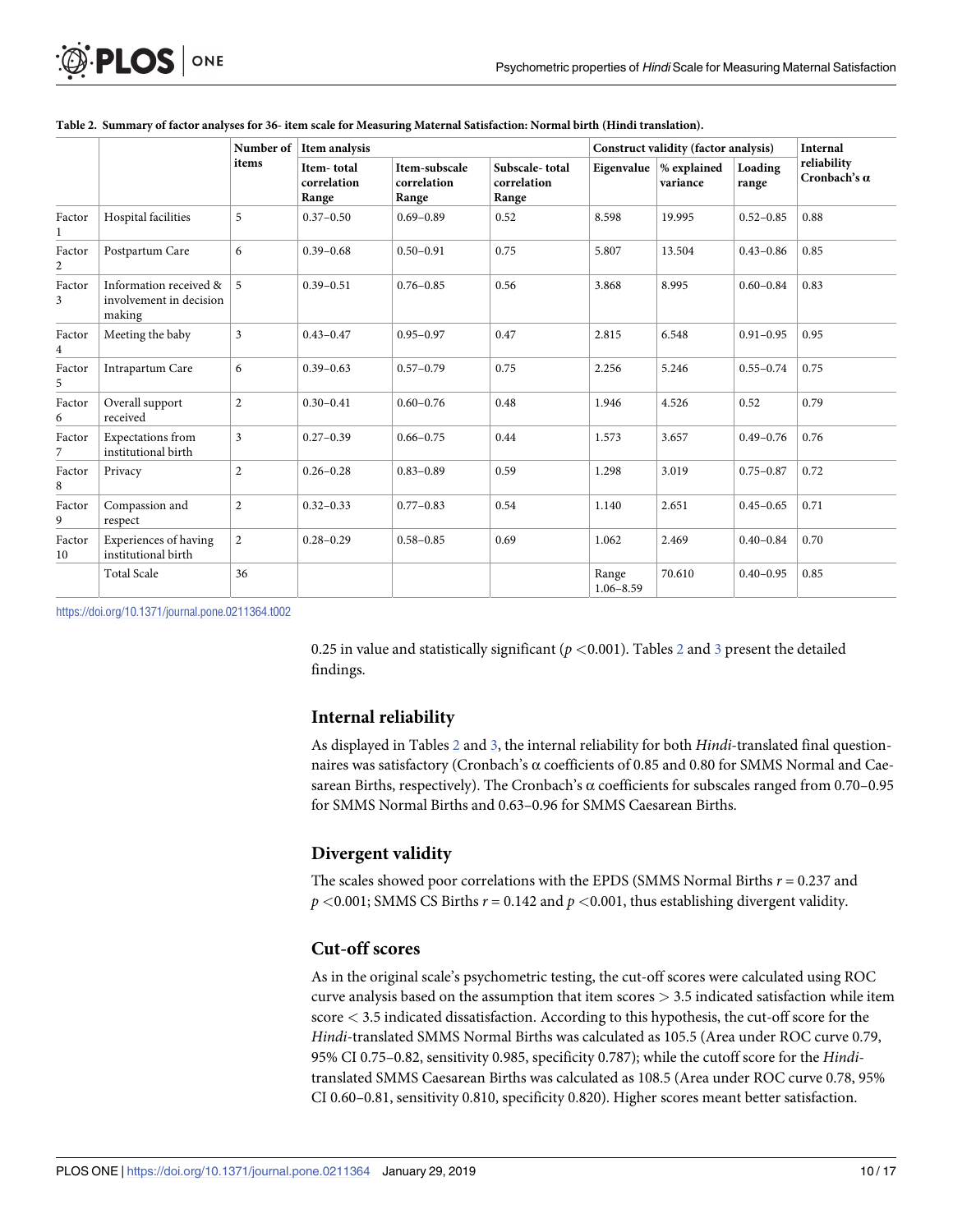|                          |                                                               | Number of<br>items | Item analysis                      |                                       |                                        | Construct validity (factor analysis) |                                                |                  | <b>Internal</b>             |
|--------------------------|---------------------------------------------------------------|--------------------|------------------------------------|---------------------------------------|----------------------------------------|--------------------------------------|------------------------------------------------|------------------|-----------------------------|
|                          |                                                               |                    | Item-total<br>correlation<br>Range | Item-subscale<br>correlation<br>Range | Subscale-total<br>correlation<br>Range |                                      | Eigenvalue $\frac{1}{2}$ explained<br>variance | Loading<br>range | reliability<br>Cronbach's a |
| Factor                   | Postpartum Care                                               | $\overline{4}$     | $0.45 - 0.61$                      | $0.76 - 0.93$                         | 0.62                                   | 7.428                                | 20.633                                         | $0.72 - 0.89$    | 0.89                        |
| Factor<br>$\overline{c}$ | Meeting the baby                                              | 3                  | $0.96 - 0.97$                      | $0.96 - 0.97$                         | 0.69                                   | 3.273                                | 9.090                                          | $0.85 - 0.89$    | 0.96                        |
| Factor<br>3              | Information received<br>and involvement in<br>decision making | 5                  | $0.26 - 0.61$                      | $0.54 - 0.84$                         | 0.43                                   | 2.746                                | 7.627                                          | $0.65 - 0.85$    | 0.63                        |
| Factor<br>4              | Overall support received $\vert 3 \vert$                      |                    | $0.36 - 0.81$                      | $0.42 - 0.61$                         | 0.49                                   | 2.719                                | 7.553                                          | $0.46 - 0.77$    | 0.66                        |
| Factor<br>5              | Stress and discomfort                                         | 3                  | $0.36 - 0.62$                      | $0.69 - 0.89$                         | 0.62                                   | 2.323                                | 6.453                                          | $0.58 - 0.78$    | 0.74                        |
| Factor<br>6              | Intrapartum Care                                              | 3                  | $0.78 - 0.91$                      | $0.78 - 0.90$                         | 0.51                                   | 1.875                                | 5.209                                          | $0.60 - 0.86$    | 0.78                        |
| Factor<br>$\overline{7}$ | Hospital facilities                                           | 6                  | $0.29 - 0.51$                      | $0.38 - 0.69$                         | 0.48                                   | 1.662                                | 4.615                                          | $0.47 - 0.85$    | 0.82                        |
| Factor<br>8              | Privacy, compassion<br>and respect                            | $\overline{4}$     | $0.30 - 0.46$                      | $0.56 - 0.68$                         | 0.67                                   | 1.602                                | 4.449                                          | $0.46 - 0.76$    | 0.69                        |
| Factor<br>9              | <b>Expectations</b> from<br>institutional birth               | 3                  | $0.26 - 0.29$                      | $0.62 - 0.78$                         | 0.59                                   | 1.271                                | 3.531                                          | $0.47 - 0.83$    | 0.73                        |
| Factor<br>10             | Experiences of having<br>institutional birth                  | $\overline{2}$     | $0.28 - 0.56$                      | $0.37 - 0.96$                         | 0.55                                   | 1.137                                | 3.159                                          | $0.41 - 0.74$    | 0.72                        |
|                          | <b>Total Scale</b>                                            | 36                 |                                    |                                       | Range<br>$0.43 - 0.69$                 | $1.1 - 7.4$                          | 71.3                                           | $0.41 - 0.89$    | 0.80                        |

<span id="page-10-0"></span>

<https://doi.org/10.1371/journal.pone.0211364.t003>

## **Discussion**

Satisfaction is a subjective and multi-dimensional feeling [\[20,27](#page-14-0),[32](#page-14-0)], and lke other scales measuring satisfaction, the *Hindi-*Scale for Measuring Maternal Satisfaction too reflects it. Women who seek institutional childbirth services have a right to provide their opinion on the type of services they received, as these feedbacks become critical data to improve and make childbirth services more women-friendly and culture-friendly. However, studies show that the socio-cultural aspects of how care is delivered and how care is perceived by the recipients may affect the accuracy of measuring satisfaction  $[42-44]$ . Therefore, selection of a satisfaction questionnaire that is not only standardized, but is also close to the socio-cultural context and easily understood by the participants, is a crucial step before one starts to measure satisfaction. The SMMS Normal and Caesarean Birth scales closely reflected the Indian clinical context in terms of ward setup; the services that were covered in the questionnaire addressed all those services that are offered at an Indian public health facility. From the context of Turkish SMMS, the care responsibilities between physicians/obstetricians and nurse-midwives are similarly distributed as in India.

This study aimed to test *Hindi* translations of SMMS Normal and Caesarean Births, rigorously-tested Turkish scales, for their psychometric properties after translation, and in Indian context. The results demonstrated a 10-factor model for both *Hindi*-translated scales that resonated, for the most part, with dimensions described by the authors of the Turkish scales. However, some items in the *Hindi*-translated questionnaires were deleted based on factor-analyses, or loaded under different dimensions than the Turkish scales. This led to a slight modification in naming the 10 sub-scales. Subsequently, the *Hindi-*translated questionnaires had 36 items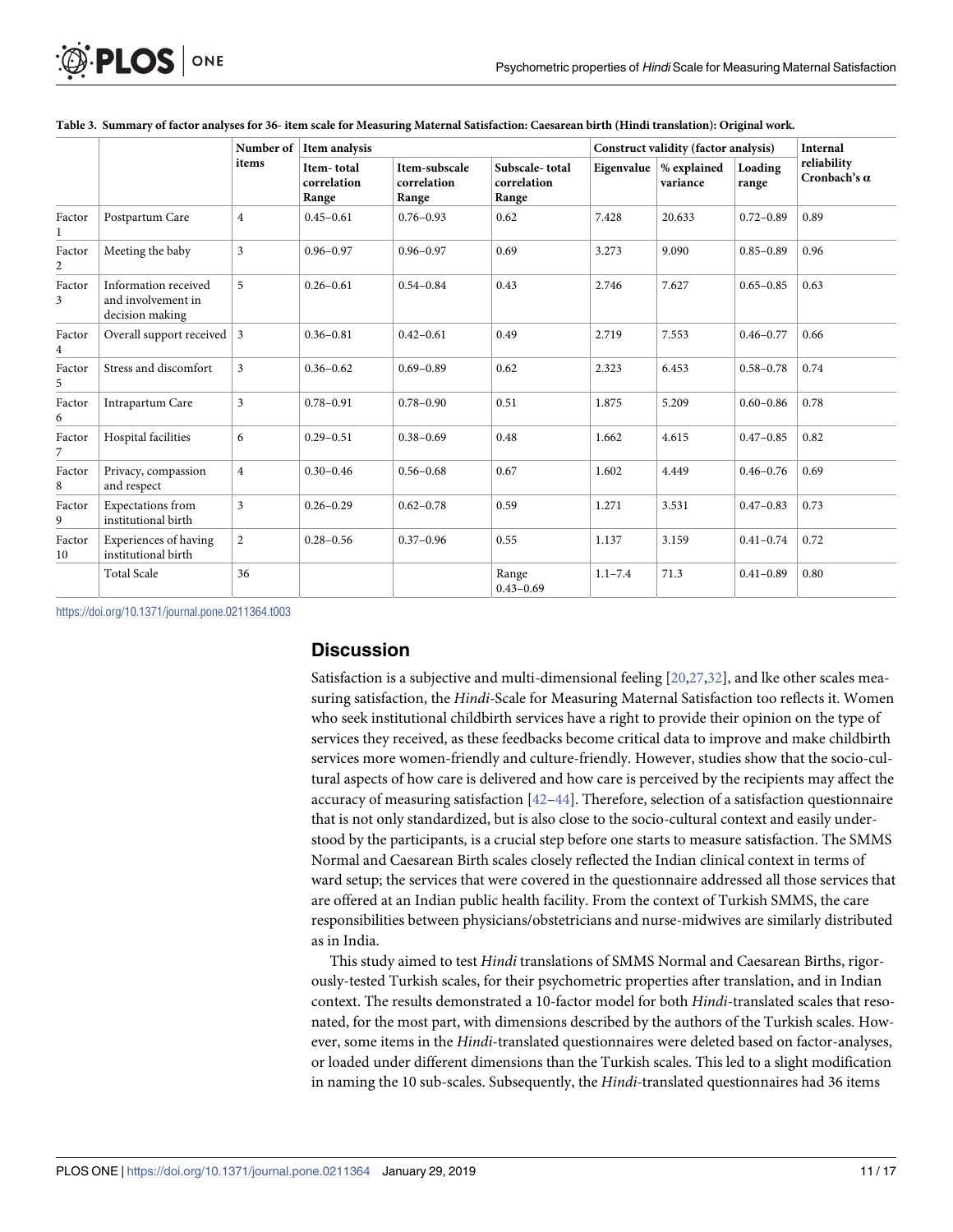<span id="page-11-0"></span>each. Seven items– 1, 8,9,10,11,32,33 –and six items– 1,4,15,26,35,37 –were removed from the original SMMS Normal and Caesarean Birth questionnaires, respectively; either because of very low correlation, failing to load under any factor emerging during analysis or having a correlation of 0.9 or above (measuring same concept as another item on scale). Although all factors identified in both questionnaires had fair-to-high internal reliability; in the case of SMMS Normal Births, four factors (facilities and services, postpartum care, information and involvement in decision making, and meeting the baby) had the strongest correlations with overall scores. In the case of SMMS Caesarean Births, three factors (postpartum care, meeting the baby, facilities and services) had strong correlations with final scores. However, in both questionnaires, deletion of factors with the weakest correlations did not significantly alter the overall internal reliability of the scales.

Although quality of childbirth services has been a growing concern in India and in other low- and middle-income countries [[45](#page-15-0)–[48](#page-15-0)], most of the literature on this comes from policy documents such as *Kalakalp* programme for improving cleanliness, hygiene and infection control in a health facility [\[49\]](#page-15-0); Labour Room Quality Improvement Initiative (*LAQSHYA)* [\[50\]](#page-15-0), observational studies [\[51–53](#page-15-0)] or development partners' reports [[15](#page-13-0)]. Quality scientific studies where the Indian women themselves recounted their institutional childbirth experiences are few, and are mostly qualitative in nature [\[19,36](#page-14-0),[54](#page-15-0)]. While the qualitative studies allow an indepth exploration of factors affecting women's satisfaction with services, having a small sample size makes it nearly impossible to generalize findings from such studies over large population, for example India. The tool has been validated with the intention to introduce a measurable feedback option for Indian women attending institutional childbirth services. The sub-scales identified in the *Hindi* SMMS have all been identified as key indicators for women's satisfaction–individually or as a group–to be associated with having satisfaction with childbirth services:

Hospital facilities such as having everything easily accessible, clear direction, safe place to stay for women and family members have been reported from studies from Low and Middle income countries (LMIC) as well as High Income Countries (HIC) [[55–57\]](#page-16-0). Having opportunity to communicate with care providers is known to alleviate women's anxiety and improves their satisfaction; whereas having a bad communication experience is known to increase dissatisfaction among postnatal women [\[47,](#page-15-0)[58](#page-16-0),[59](#page-16-0)]. Women also have expectations of being well looked after by their care providers while remaining involved and having control over their birth process. [\[60–62\]](#page-16-0). Having respect and privacy during labour and birth has been globally acknowledged as being very important to women [\[63,64\]](#page-16-0). Having support from the care providers while women make the role transition into motherhood [[65,66\]](#page-16-0) is also known to influence women's overall birth experience; which in turn has been closely linked to satisfaction with childbirth services [\[60,67\]](#page-16-0). Therefore, it can be interpreted that the *Hindi SMMS* scales capture the accepted indicators of measuring satisfaction. The dimension reduction exercise during this study eliminated seven and six items from the original Turkish tool; improving the intra-scale correlation indices. However, more research using this questionnaire is required to consolidate or challenge present study's findings. Furthermore, the clinical utility of administering this scale to assess contribution in improving quality of childbirth services is recommended.

# **Strengths and limitations of the study**

The strengths of this study lie in its large sample size and the rigour of the data collection methods. The demographic characteristics of the study participants resemble the general women's population in the reproductive age group as reflected in government reports [\[33](#page-14-0)[,68\]](#page-16-0). To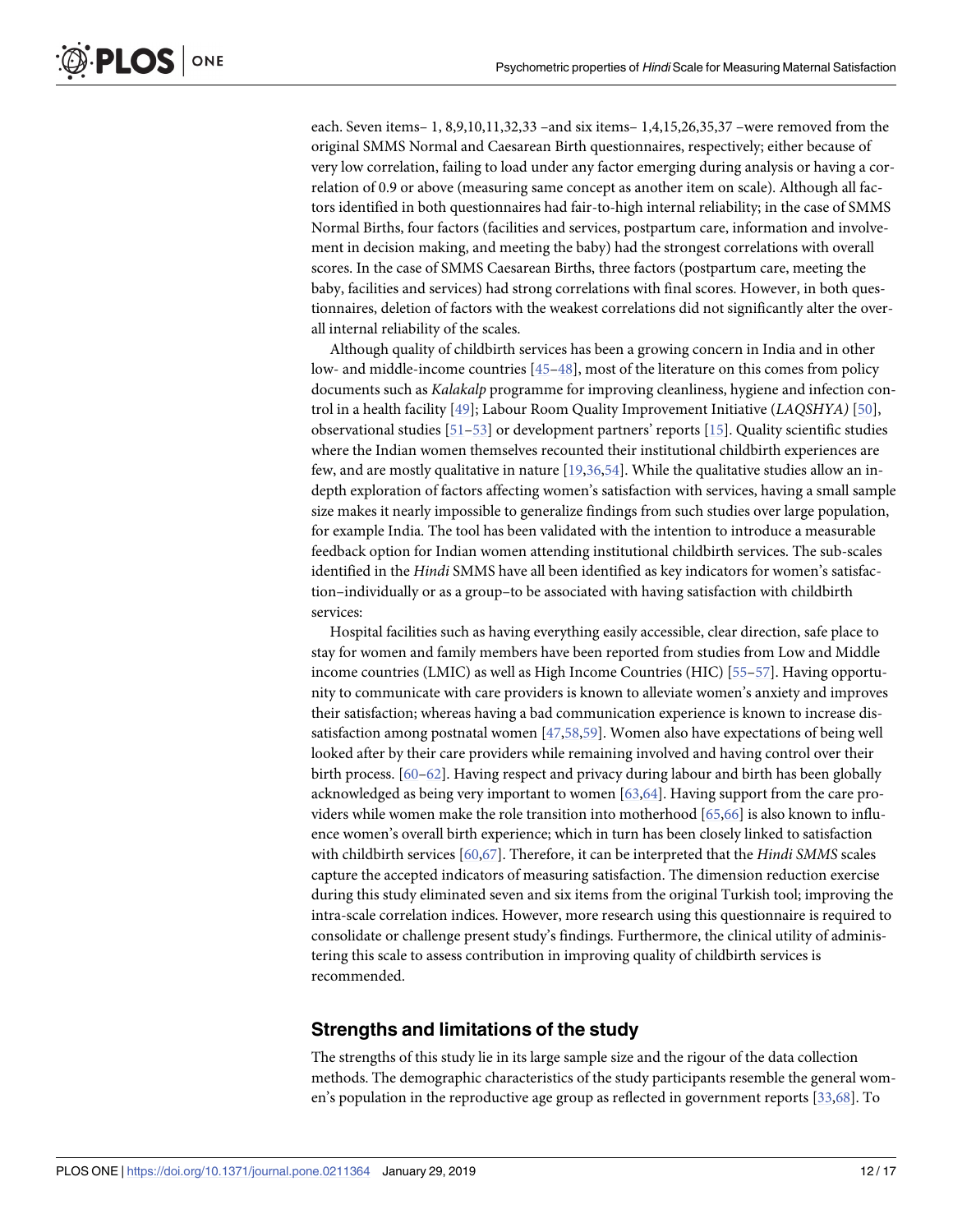the best of the authors' knowledge, this is the first study to validate a standard childbirth satisfaction scale among *Hindi*-speaking Indian women. To the best of our knowledge, this is also the first study validating SMMS outside Turkey; and therefore draws all comparisons of our findings only with the original tool's psychometric properties. The biggest limitation of this study is the lack of establishing convergent validity against a standardised *Hindi* questionnaire measuring satisfaction. Also, the responses provided in the questionnaire are the expressed opinions of the respondents, and, as is true with all survey studies, there may be some response bias.

# **Conclusion**

There is a need to introduce more formal feedback mechanisms for Indian women who undergo institutional childbirths. The *Hindi-*translated questionnaires have proven to be valid and administrable to *Hindi*-speaking women; both literate and illiterate. The subscales also provide an insight on how women perceive the facilities and services, information they received and initiation of the bonding process with their newborn babies. However, further studies in *Hindi-*speaking Indian regions will be beneficial to understand the applicability and clinical usefulness of the scales.

# **Supporting information**

**S1 [Table.](http://www.plosone.org/article/fetchSingleRepresentation.action?uri=info:doi/10.1371/journal.pone.0211364.s001) Scale for Measuring Maternal Satisfaction-Caesarean section: Original Turkish scale translated in English.**

(PDF)

**S2 [Table.](http://www.plosone.org/article/fetchSingleRepresentation.action?uri=info:doi/10.1371/journal.pone.0211364.s002) Scale for Measuring Maternal Satisfaction-Normal birth: Original Turkish scale translated in English.** (PDF)

**S3 [Table.](http://www.plosone.org/article/fetchSingleRepresentation.action?uri=info:doi/10.1371/journal.pone.0211364.s003) Psychometrically validated** *Hindi***-translated 36-item scale for Measuring Maternal Satisfaction- Normal birth and Caesarean section.** (PDF)

# **Acknowledgments**

The authors acknowledge Dr. Gungor and Dr. Beji, authors of the original tool for granting permission to use the scales in India. The authors thank the Government of Chhattisgarh for permitting the study. Prof. Ajeya Jha, helped in the statistical analyses. Last but not the least, we are thankful to all the women who agreed to participate and who made this study possible.

# **Author Contributions**

**Conceptualization:** Paridhi Jha, Margareta Larsson, Kyllike Christensson, Agneta Skoog Svanberg.

**Data curation:** Paridhi Jha.

**Formal analysis:** Paridhi Jha, Agneta Skoog Svanberg.

**Investigation:** Paridhi Jha.

**Methodology:** Margareta Larsson, Kyllike Christensson, Agneta Skoog Svanberg.

**Project administration:** Paridhi Jha.

**Resources:** Agneta Skoog Svanberg.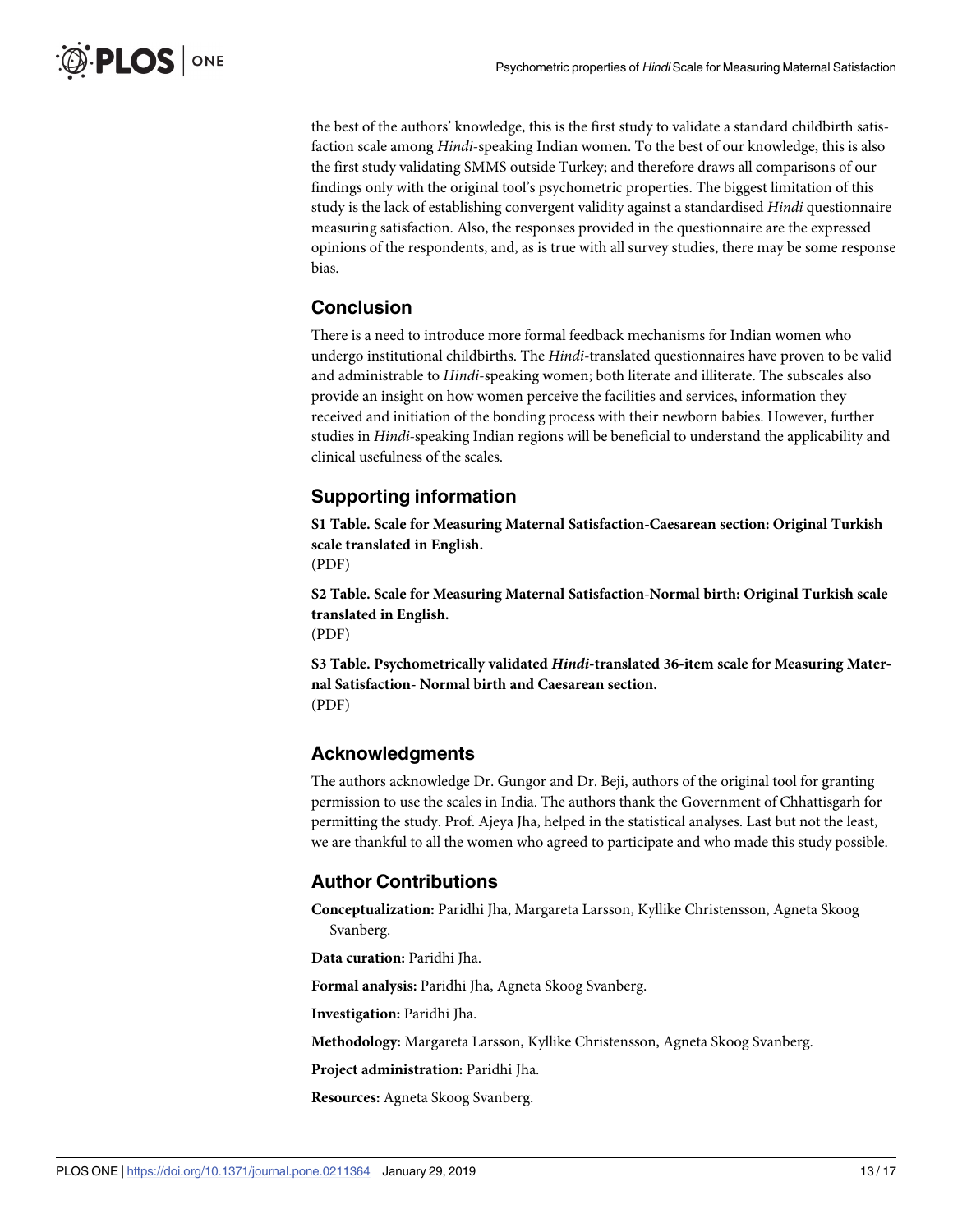<span id="page-13-0"></span>**Supervision:** Margareta Larsson, Kyllike Christensson, Agneta Skoog Svanberg.

**Validation:** Margareta Larsson, Kyllike Christensson, Agneta Skoog Svanberg.

**Writing – original draft:** Paridhi Jha.

**Writing – review & editing:** Paridhi Jha, Margareta Larsson, Kyllike Christensson, Agneta Skoog Svanberg.

#### **References**

- **[1](#page-1-0).** WHO. Maternal, newborn, child and adolescent health: skilled birth attendants. 2011; Available from: [http://www.who.int/maternal\\_child\\_adolescent/topics/maternal/skilled\\_birth/en/#](http://www.who.int/maternal_child_adolescent/topics/maternal/skilled_birth/en/#)
- **[2](#page-1-0).** Diaz-Tello F. Invisible wounds: obstetric violence in the United States. Reprod Health Matters [Internet]. Elsevier Inc.; 2016; 24(47):56–64. Available from: <http://dx.doi.org/10.1016/j.rhm.2016.04.004> PMID: [27578339](http://www.ncbi.nlm.nih.gov/pubmed/27578339)
- **3.** Exavery A, Kanté AM, Njozi M, Tani K, Doctor H V, Hingora A, et al. Access to institutional delivery care and reasons for home delivery in three districts of Tanzania. Int J Equity Health [Internet]. 2014; 13 (1):48. Available from: <http://www.equityhealthj.com/content/13/1/48>
- **4.** Titaley CR, Hunter CL, Dibley MJ, Heywood P. Why do some women still prefer traditional birth attendants and home delivery?: a qualitative study on delivery care services in West Java Province, Indonesia. BMC Pregnancy Childbirth. 2010; 10:43. <https://doi.org/10.1186/1471-2393-10-43> PMID: [20701762](http://www.ncbi.nlm.nih.gov/pubmed/20701762)
- **[5](#page-1-0).** Devasenapathy N, George MS, Ghosh Jerath S, Singh A, Negandhi H, Alagh G, et al. Why women choose to give birth at home: a situational analysis from urban slums of Delhi. BMJ Open [Internet]. 2014; 4(5):e004401. Available from: [http://www.pubmedcentral.nih.gov/articlerender.fcgi?artid=](http://www.pubmedcentral.nih.gov/articlerender.fcgi?artid=4039791&tool=pmcentrez&rendertype=abstract) [4039791&tool=pmcentrez&rendertype=abstract](http://www.pubmedcentral.nih.gov/articlerender.fcgi?artid=4039791&tool=pmcentrez&rendertype=abstract) <https://doi.org/10.1136/bmjopen-2013-004401> PMID: [24852297](http://www.ncbi.nlm.nih.gov/pubmed/24852297)
- **[6](#page-1-0).** Richard G. Netemeyer, (University of Virginia, USA), William O. Bearden (University of South Carolina, USA), Subhash Sharma 8UNiversity of South Carolina C. Scaling Procedures Issues and Applications. First. Panchasheel Inclave, New Delhi: SAGE Publications, Inc; 2003. 224 p.
- **[7](#page-1-0).** Leap N, Sandall J, Buckland S, Huber U. Journey to confidence: Women's experiences of pain in labour and relational continuity of care. J Midwifery Women's Heal [Internet]. Elsevier Ltd; 2010; 55(3):234–42. Available from: <http://dx.doi.org/10.1016/j.jmwh.2010.02.001>
- **8.** Hegde S, Latha KS, Bhat SM. Women ' s Postpartum Depression: Prevalence and Associated Factors among Women in India. J Womens Heal Issues Care. 2012;( 1:1):1–7.
- **[9](#page-1-0).** Saisto T, Salmela-Aro K, Nurmi JE, Halmesmäki E. Psychosocial characteristics of women and their partners fearing vaginal childbirth. Br J Obstet Gynaecol. 2001; 108(5):492–8.
- **[10](#page-1-0).** Rn KIM, Alafi KK, Mohammad AI, Rm JG, Rm DC. Maternal and Child Health Jordanian women ' s dissatisfaction with childbirth care. 2014;(Beck 2004):278–84.
- **11.** Meleis A. I. Transitions theory: Middle range and situation specific theories in nursing research and practices. Zuccarini Margaret PL, editor. New York NY: Springer; 2010. 664 p.
- **[12](#page-1-0).** World Health Organisation. Maternal mental health and child health and development in low and middle income countries. World Health. 2008;(February):1–34.
- **[13](#page-1-0).** Crowther S, Hunter B, McAra-Couper J, Warren L, Gilkison A, Hunter M, et al. Sustainability and resilience in midwifery: A discussion paper. Midwifery. 2016; 40:40–8. [https://doi.org/10.1016/j.midw.2016.](https://doi.org/10.1016/j.midw.2016.06.005) [06.005](https://doi.org/10.1016/j.midw.2016.06.005) PMID: [27428097](http://www.ncbi.nlm.nih.gov/pubmed/27428097)
- **[14](#page-1-0).** Diamond-Smith N, Sudhinaraset M, Melo J, Murthy N. The relationship between women's experiences of mistreatment at facilities during childbirth, types of support received and person providing the support in Lucknow, India. Midwifery [Internet]. Elsevier; 2016; 40:114–23. Available from: [http://dx.doi.org/10.](http://dx.doi.org/10.1016/j.midw.2016.06.014) [1016/j.midw.2016.06.014](http://dx.doi.org/10.1016/j.midw.2016.06.014) PMID: [27428107](http://www.ncbi.nlm.nih.gov/pubmed/27428107)
- **[15](#page-1-0).** WHO. Intrapartum care for a positive childbirth experience. 2018.
- **[16](#page-1-0).** Roy S, Sahu B. Can ASHA be the ray of hope for providing MCH services in Odisha, India? Exploring through a qualitative study. J Glob Heal Care Syst. 2013; 3(2):1–14.
- **[17](#page-1-0).** Randive B, Diwan V, De Costa A. India's Conditional Cash Transfer Programme (the JSY) to Promote Institutional Birth: Is There an Association between Institutional Birth Proportion and Maternal Mortality? PLoS One. 2013; 8(6).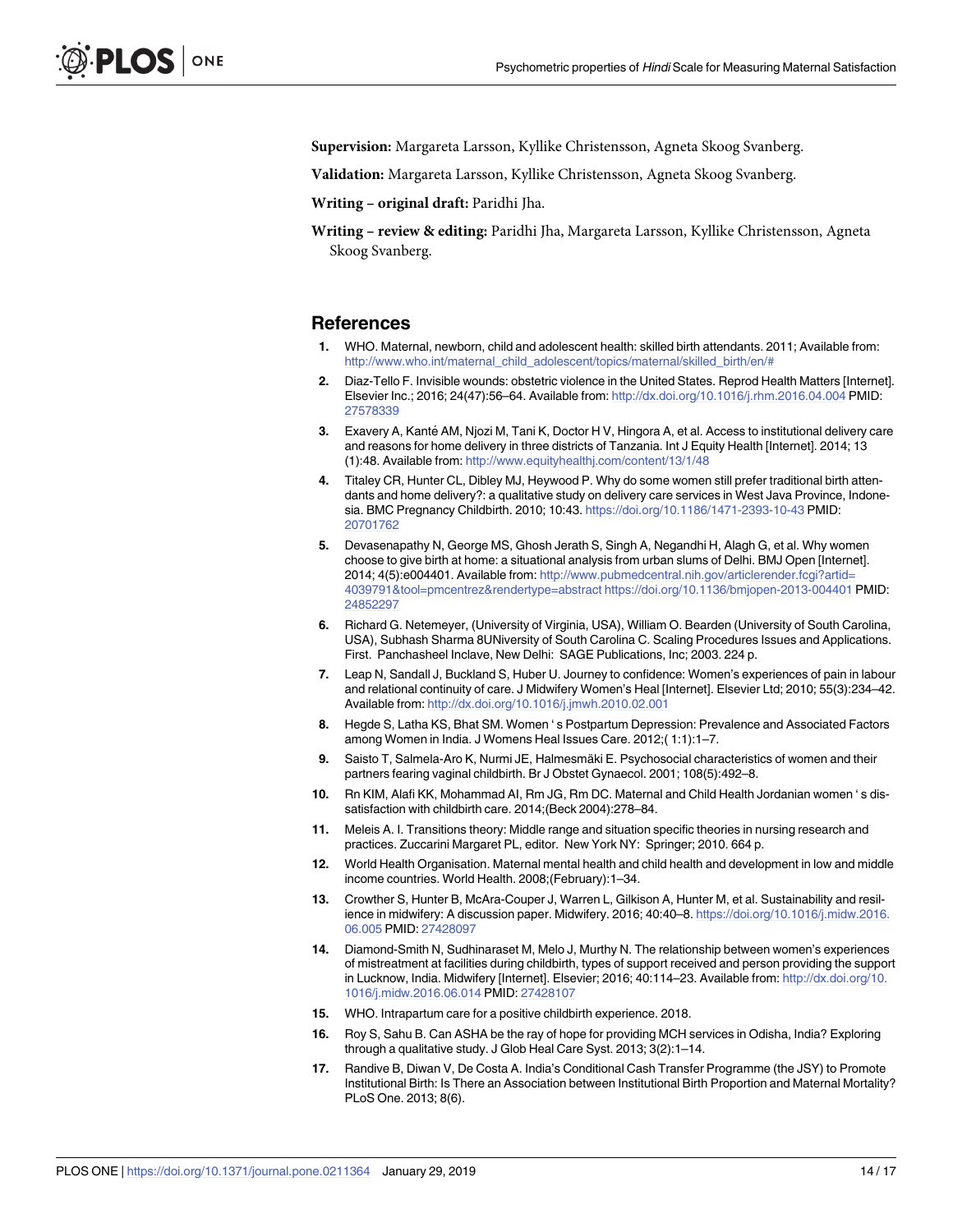- <span id="page-14-0"></span>**[18](#page-1-0).** Das JK, Kumar R, Salam R a, Lassi ZS, Bhutta Z a. Evidence from facility level inputs to improve quality of care for maternal and newborn health: interventions and findings. Reprod Health [Internet]. BioMed Central Ltd; 2014; 11(Suppl 2):S4. Available from: [http://www.reproductive-health-journal.com/content/](http://www.reproductive-health-journal.com/content/11/S2/S4) [11/S2/S4](http://www.reproductive-health-journal.com/content/11/S2/S4)
- **[19](#page-1-0).** Bhattacharyya S, Issac A, Rajbangshi P, Srivastava A, Avan BI. "Neither we are satisfied nor they" users and provider's perspective: a qualitative study of maternity care in secondary level public health facilities, Uttar Pradesh, India. BMC Health Serv Res [Internet]. BMC Health Services Research; 2015; 15(1):421. Available from: <http://www.biomedcentral.com/1472-6963/15/421>
- **[20](#page-1-0).** Goodman P, Mackey MC, Tavakoli AS. Factors related to childbirth satisfaction. J Adv Nurs [Internet]. 2004 Apr; 46(2):212–9. Available from: <http://www.ncbi.nlm.nih.gov/pubmed/15056335> PMID: [15056335](http://www.ncbi.nlm.nih.gov/pubmed/15056335)
- [21](#page-1-0). Mas-Pons R, Barona-Vilar C, Carreguí-Vilar S, Ibáñez-Gil N, Margaix-Fontestad L, Escribà-Agüir V. Satisfacción de las mujeres con la experiencia del parto: Validación de la Mackey Satisfaction Childbirth Rating Scale. Gac Sanit. 2012; 26(3):236–42. <https://doi.org/10.1016/j.gaceta.2011.09.019> PMID: [22138283](http://www.ncbi.nlm.nih.gov/pubmed/22138283)
- **22.** Christiaens W, Bracke P. Assessment of social psychological determinants of satisfaction with childbirth in a cross-national perspective. BMC Pregnancy Childbirth [Internet]. 2007; 7(1):26. Available from: <http://www.biomedcentral.com/1471-2393/7/26>
- **23.** Siassakos D, Clark J, Sibanda T, Attilakos G, Jefferys a, Cullen L, et al. A simple tool to measure patient perceptions of operative birth. BJOG [Internet]. 2009 Dec [cited 2014 Jun 16]; 116(13):1755–61. Available from: <http://www.ncbi.nlm.nih.gov/pubmed/19775304> PMID: [19775304](http://www.ncbi.nlm.nih.gov/pubmed/19775304)
- **[24](#page-1-0).** Moudi Z, Tavousi M. Evaluation of Mackey Childbirth Satisfaction Rating Scale in Iran: What Are the Psychometric Properties?. Nurs midwifery Stud [Internet]. 2016; 5(2):e29952. Available from: [http://](http://ovidsp.ovid.com/ovidweb.cgi?T=JS&PAGE=reference&D=prem&NEWS=N&AN=27556053) [ovidsp.ovid.com/ovidweb.cgi?T=JS&PAGE=reference&D=prem&NEWS=N&AN=27556053](http://ovidsp.ovid.com/ovidweb.cgi?T=JS&PAGE=reference&D=prem&NEWS=N&AN=27556053) [https://](https://doi.org/10.17795/nmsjournal29952) [doi.org/10.17795/nmsjournal29952](https://doi.org/10.17795/nmsjournal29952) PMID: [27556053](http://www.ncbi.nlm.nih.gov/pubmed/27556053)
- **[25](#page-1-0).** Bodil Wilde, Gerry Larsson, Larsson Mayethel BS. Quality of care from a patient perspective: A grounded theory study. Scand J Caring Sci. 1994; 8:39–48.
- **[26](#page-1-0).** Larsson G, Larsson BW, Munck IME. Refinement of the Questionnaire 'Quality of Care from the Patient's Perspective' using Structural Equation Modelling. Scand J Caring Sci [Internet]. 1998; 12 (2):111–8. Available from: <http://doi.wiley.com/10.1111/j.1471-6712.1998.tb00484.x> PMID: [9801632](http://www.ncbi.nlm.nih.gov/pubmed/9801632)
- **[27](#page-10-0).** Larsson BW, Larsson G. Development of a short form of the Quality from the Patient's Perspective (QPP) questionnaire. J Clin Nurs [Internet]. 2002 Sep; 11(5):681–7. Available from: [http://doi.wiley.](http://doi.wiley.com/10.1046/j.1365-2702.2002.00640.x) [com/10.1046/j.1365-2702.2002.00640.x](http://doi.wiley.com/10.1046/j.1365-2702.2002.00640.x) PMID: [12201896](http://www.ncbi.nlm.nih.gov/pubmed/12201896)
- [28](#page-1-0). Wilde-Larsson B, Larsson G, Kvist LJ, Sandin-Bojö AK. Womens' opinions on intrapartal care: Development of a theory-based questionnaire. J Clin Nurs. 2010; 19(11–12):1748–60. [https://doi.org/10.1111/j.](https://doi.org/10.1111/j.1365-2702.2009.03055.x) [1365-2702.2009.03055.x](https://doi.org/10.1111/j.1365-2702.2009.03055.x) PMID: [20579209](http://www.ncbi.nlm.nih.gov/pubmed/20579209)
- **[29](#page-2-0).** Martin CH, Fleming V. The birth satisfaction scale. Int J Health Care Qual Assur [Internet]. 2011 [cited 2014 Jun 16]; 24(2):124–35. Available from: [http://www.emeraldinsight.com/10.1108/](http://www.emeraldinsight.com/10.1108/09526861111105086) [09526861111105086](http://www.emeraldinsight.com/10.1108/09526861111105086) PMID: [21456488](http://www.ncbi.nlm.nih.gov/pubmed/21456488)
- **[30](#page-2-0).** McColl E, Thomas L BS. A study to determine patient satisfaction with nursing care. Nurs Stand [Internet]. 1996; 10(52):34–8. Available from: <https://www.ncbi.nlm.nih.gov/pubmed/8949152> PMID: [8949152](http://www.ncbi.nlm.nih.gov/pubmed/8949152)
- **[31](#page-2-0).** Camacho FT, Weisman CS, Anderson RT, Hillemeier MM, Schaefer EW, Paul IM. Development and validation of a scale measuring satisfaction with maternal and newborn health care following childbirth. Matern Child Health J [Internet]. 2012 Jul [cited 2014 Jun 5]; 16(5):997–1007. Available from: [http://](http://www.ncbi.nlm.nih.gov/pubmed/21626093) [www.ncbi.nlm.nih.gov/pubmed/21626093](http://www.ncbi.nlm.nih.gov/pubmed/21626093) PMID: [21626093](http://www.ncbi.nlm.nih.gov/pubmed/21626093)
- **[32](#page-2-0).** Gungor I, Beji NK. Development and psychometric testing of the scales for measuring maternal satisfaction in normal and caesarean birth. Midwifery [Internet]. Elsevier; 2012 Jun [cited 2014 Jun 5]; 28 (3):348–57. Available from: <http://www.ncbi.nlm.nih.gov/pubmed/21546142> PMID: [21546142](http://www.ncbi.nlm.nih.gov/pubmed/21546142)
- **[33](#page-2-0).** Ministry of Health and Family Welfare G of I. National Family Health Survey IV [Internet]. New Delhi; 2015. Available from: <http://rchiips.org/NFHS/NFHS-4Reports/India.pdf>
- **[34](#page-2-0).** Directorate General of Health Services Ministry of Health & Family Welfare Government of India. Indian Public Health Standards (IPHS) Guidelines for District Hospitals (101 to 500 Bedded) Revised 2012 [Internet]. New Delhi; 2012. 1–124 p. Available from: [http://nrhm.gov.in/images/pdf/guidelines/iphs/](http://nrhm.gov.in/images/pdf/guidelines/iphs/iphs-revised-guidlines-2012/district-hospital.pdf) [iphs-revised-guidlines-2012/district-hospital.pdf](http://nrhm.gov.in/images/pdf/guidelines/iphs/iphs-revised-guidlines-2012/district-hospital.pdf)
- **[35](#page-3-0).** Van Hollen C. Invoking vali: painful technologies of modern birth in south India. Med Anthropol Q. 2003; 17(l):49–77.
- **[36](#page-11-0).** Jha P, Christensson K, Svanberg AS, Larsson M, Sharma B, Johansson E. Cashless childbirth, but at a cost: A grounded theory study on quality of intrapartum care in public health facilities in India. Midwifery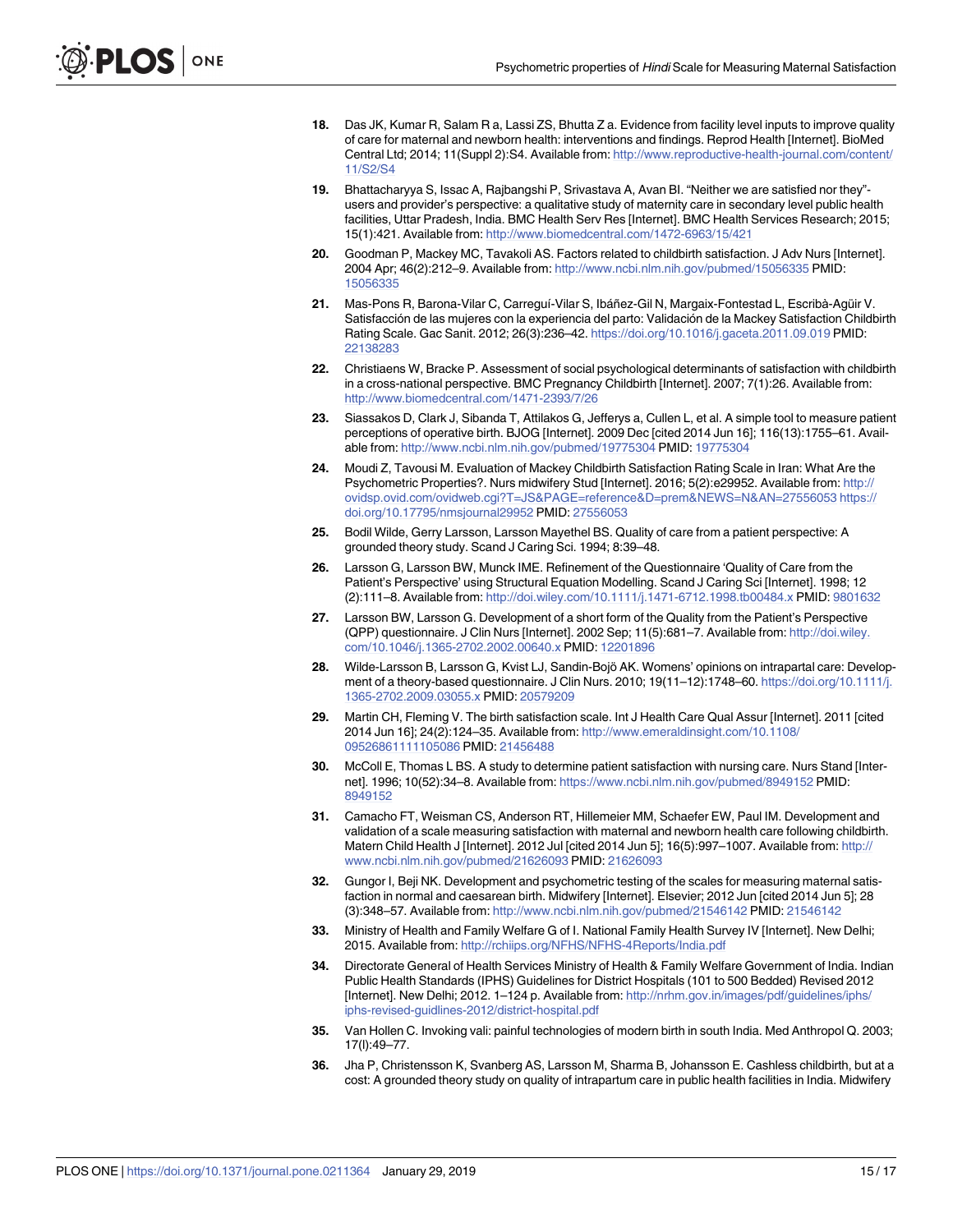[Internet]. Elsevier; 2016; 39:78–86. Available from: [http://linkinghub.elsevier.com/retrieve/pii/](http://linkinghub.elsevier.com/retrieve/pii/S0266613816300407) [S0266613816300407](http://linkinghub.elsevier.com/retrieve/pii/S0266613816300407) PMID: [27321724](http://www.ncbi.nlm.nih.gov/pubmed/27321724)

- <span id="page-15-0"></span>**37.** Sharma B, Giri G, Christensson K, K V R, Johansson E. The transition of childbirth practices among tribal women in Gujarat, India—a grounded theory approach. BMC Int Health Hum Rights [Internet]. BMC International Health and Human Rights; 2013; 13(1):41. Available from: [http://www.](http://www.biomedcentral.com/1472-698X/13/41) [biomedcentral.com/1472-698X/13/41](http://www.biomedcentral.com/1472-698X/13/41)
- **[38](#page-3-0).** Srivastava A, Avan BI, Rajbangshi P, Bhattacharyya S. Determinants of women's satisfaction with maternal health care: a review of literature from developing countries. BMC Pregnancy Childbirth [Internet]. ???; 2015; 15(1):1–12. Available from: <http://www.biomedcentral.com/1471-2393/15/97>
- **[39](#page-5-0).** Polit DE, Beck CT. Nursing Research: Generating and Assessing Evidence for Nursing Practice. 8th Editio. New Delhi: Wolters Kluwer (India) Pvt. Ltd.; 2008.
- **[40](#page-6-0).** Pallant J. SPSS Survival manual. A step by step guide to data analysis using SPSS program.4. Open University press; 2010.
- **[41](#page-6-0).** Wittkowski A, Patel S, Fox JR. The Experience of Postnatal Depression in Immigrant Mothers Living in Western Countries: A Meta-Synthesis. Clin Psychol Psychother. 2016;
- **[42](#page-10-0).** Briger R. Modernity and the Quality of Marriage in Israel: The Impact of Socio-Cultural Factors on Marital Satisfaction Author (s): RUTH KATZ and ROSANA BRIGER Source: Journal of Comparative Family Studies, Vol. 19, No. 3 (AUTUMN 1988), pp. 371–380 Publi. 2017; 19(3):371–80.
- **43.** Academy T, Journal M. The Impact of Cultural Values on Job Satisfaction and Organizational Commitment in Self- Managing Work Teams: The Mediating Role of Employee Resistance Author (s): Kirkman Bradley L. and Shapiro Debra L. Source: The Academy of Management Journal, V. 2016; 44(3):557– 69.
- **[44](#page-10-0).** Firth-Cozens J, Firth RA, Booth S. Attitudes to and experiences of reporting poor care. Clin Gov. 2003; 8:331–6.
- **[45](#page-11-0).** Morestin F, Bicaba A, Sermé J de D, Fournier P. Evaluating quality of obstetric care in low-resource settings: building on the literature to design tailor-made evaluation instruments—an illustration in Burkina Faso. BMC Health Serv Res. 2010; 10:20. <https://doi.org/10.1186/1472-6963-10-20> PMID: [20089170](http://www.ncbi.nlm.nih.gov/pubmed/20089170)
- **46.** Bhutta Z a, Salam R a, Lassi ZS, Austin A, Langer A. Approaches to improve Quality of Care (QoC) for women and newborns: conclusions, evidence gaps and research priorities. Reprod Health [Internet]. BioMed Central Ltd; 2014; 11(Suppl 2):S5. Available from: [http://www.reproductive-health-journal.com/](http://www.reproductive-health-journal.com/content/11/S2/S5) [content/11/S2/S5](http://www.reproductive-health-journal.com/content/11/S2/S5)
- **[47](#page-11-0).** Tunçalp O, Hindin MJ, Adu-Bonsaffoh K, Adanu R. Listening to women's voices: the quality of care of women experiencing severe maternal morbidity, in Accra, Ghana. PLoS One [Internet]. 2012 Jan [cited 2014 Jun 16]; 7(8):e44536. Available from: [http://www.pubmedcentral.nih.gov/articlerender.fcgi?artid=](http://www.pubmedcentral.nih.gov/articlerender.fcgi?artid=3432129&tool=pmcentrez&rendertype=abstract) [3432129&tool=pmcentrez&rendertype=abstract](http://www.pubmedcentral.nih.gov/articlerender.fcgi?artid=3432129&tool=pmcentrez&rendertype=abstract) <https://doi.org/10.1371/journal.pone.0044536> PMID: [22952992](http://www.ncbi.nlm.nih.gov/pubmed/22952992)
- **[48](#page-11-0).** WHO. Standards for improving quality of maternal and newborn care in health facilities. 2016; 73. Available from: <http://www.who.int/iris/handle/10665/249155>
- **[49](#page-11-0).** Welfare F. Revised Kayakalp Guidelines for improving hospital cleanliness, hygiene and infection control in Indian publc health facilities. New Delhi, India; 2015.
- **[50](#page-11-0).** National Health Mission. LAQSHYA: Labour Room Quality Improvement Initiative [Internet]. New Delhi; 2017. Available from: [http://nhsrcindia.org/sites/default/files/LaQshya-](http://nhsrcindia.org/sites/default/files/LaQshya-LabourRoomQualityImprovementInitiativeGuideline.pdf)[LabourRoomQualityImprovementInitiativeGuideline.pdf](http://nhsrcindia.org/sites/default/files/LaQshya-LabourRoomQualityImprovementInitiativeGuideline.pdf)
- **[51](#page-11-0).** Chaturvedi S, Upadhyay S, De Costa A. Competence of birth attendants at providing emergency obstetric care under India's JSY conditional cash transfer program for institutional delivery: an assessment using case vignettes in Madhya Pradesh province. BMC Pregnancy Childbirth [Internet]. 2014; 14 (1):174. Available from: <http://www.biomedcentral.com/1471-2393/14/174>
- **52.** Chaturvedi S, Randive B, Raven J, Diwan V, De Costa A. Assessment of the quality of clinical documentation in India's JSY cash transfer program for facility births in Madhya Pradesh. Int J Gynecol Obstet [Internet]. International Federation of Gynecology and Obstetrics; 2016; 132(2):179–83. Available from: <http://dx.doi.org/10.1016/j.ijgo.2015.07.016>
- **[53](#page-11-0).** Karkee R, Lee AH, Pokharel PK. Women's perception of quality of maternity services: a longitudinal survey in Nepal. BMC Pregnancy Childbirth [Internet]. 2014; 14:45. Available from: [http://ovidsp.ovid.com/](http://ovidsp.ovid.com/ovidweb.cgi?T=JS&PAGE=reference&D=medl&NEWS=N&AN=24456544) [ovidweb.cgi?T=JS&PAGE=reference&D=medl&NEWS=N&AN=24456544](http://ovidsp.ovid.com/ovidweb.cgi?T=JS&PAGE=reference&D=medl&NEWS=N&AN=24456544) [https://doi.org/10.1186/](https://doi.org/10.1186/1471-2393-14-45) [1471-2393-14-45](https://doi.org/10.1186/1471-2393-14-45) PMID: [24456544](http://www.ncbi.nlm.nih.gov/pubmed/24456544)
- **[54](#page-11-0).** Jha P, Larsson M, Christensson K, Svanberg AS. Fear of childbirth and depressive symptoms among postnatal women: A cross-sectional survey from Chhattisgarh, India. Women and Birth. 2017;